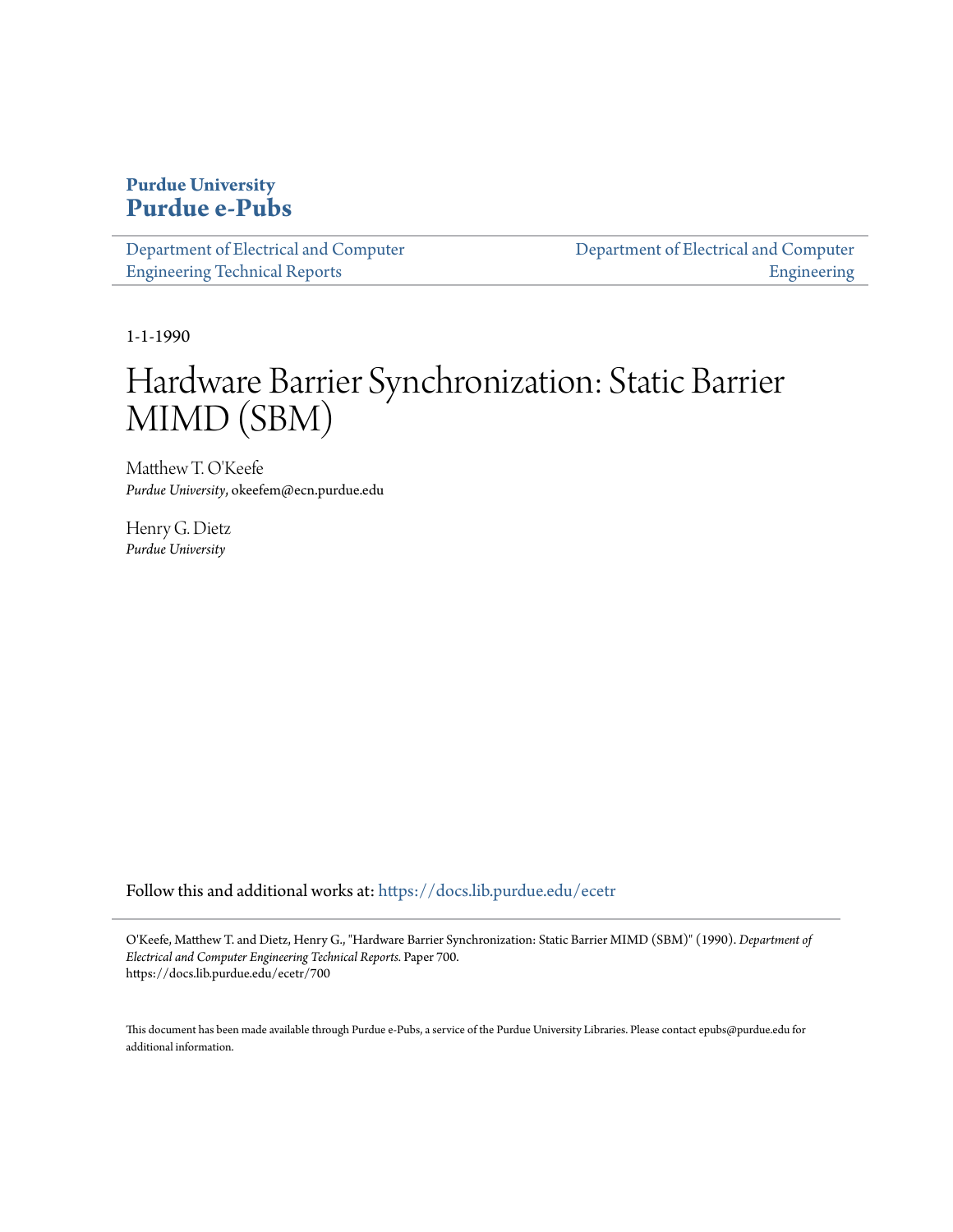

■■■■■I

# **Hardware Barrier Synchronization: Static Barrier MIMD (SBM)**

**Matthew T. O'Keefe Henry G. Dietz**

**TR-EE 90-8 January, 1990**

**School of Electrical Engineering Purdue University West Lafayette, Indiana 47907**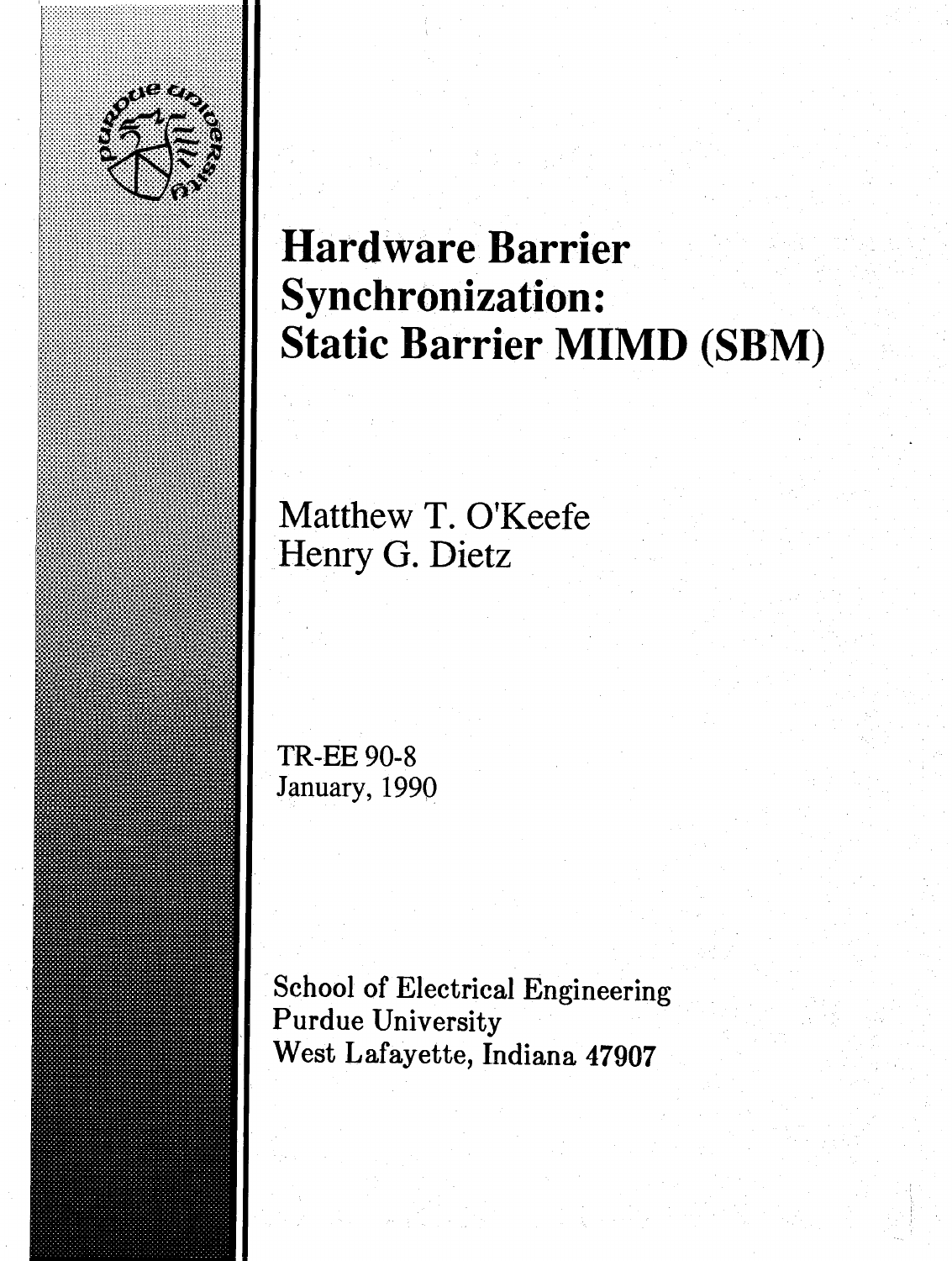## **Hardware Barrier Synchronization: Static Barrier MIMD (SBM)**

*Matthew T. O'Keefe and Henry G. Dietz*

School of Electrical Engineering Purdue University West Lafayette, IN 47907 *January 1990* **okeefem@ecn.purdue.edu**

#### *ABSTRACT*

In this paper, we give the design, and performance analysis, of a new, highly efficient, synchronization mechanism called "Static Barrier MIMD" or "SBM." Unlike traditional barrier synchronization, the proposed barriers are designed to facilitate the use of static (compile-time) code scheduling for eliminating some synchronizations. For this reason, our barrier hardware is more general than most hardware barrier mechanisms, allowing any subset of the processors to participate in each barrier. Since code scheduling typically operates on fine-grain parallelism, it is also vital that barriers be able to execute in a small number of clock ticks.

The SBM is actually only one of two new classes of barrier machines proposed to facilitate static code scheduling; the other architecture is the " Dynamic Barrier MIMD," or " $DBM$ ," which is described in a companion paper<sup>1</sup>. The DBM differs from the SBM in that the DBM employs more complex hardware to make the system less dependent on the precision of the static analysis and code scheduling; for example, an SBM cannot efficiently manage simultaneous execution of independent parallel programs, whereas a DBM can.

**Keywords:** Synchronization hardware, barrier synchronization, static barrier MIMD (SBM), VLIW, performance analysis.

The companion paper is "Hardware Barrier Synchronization: Dynamic Barrier MIMD (DBM)," also submitted to ICPP '90. So that these two papers can be reviewed independently, some overview material appears in both papers; this redundancy will be removed if both papers are accepted.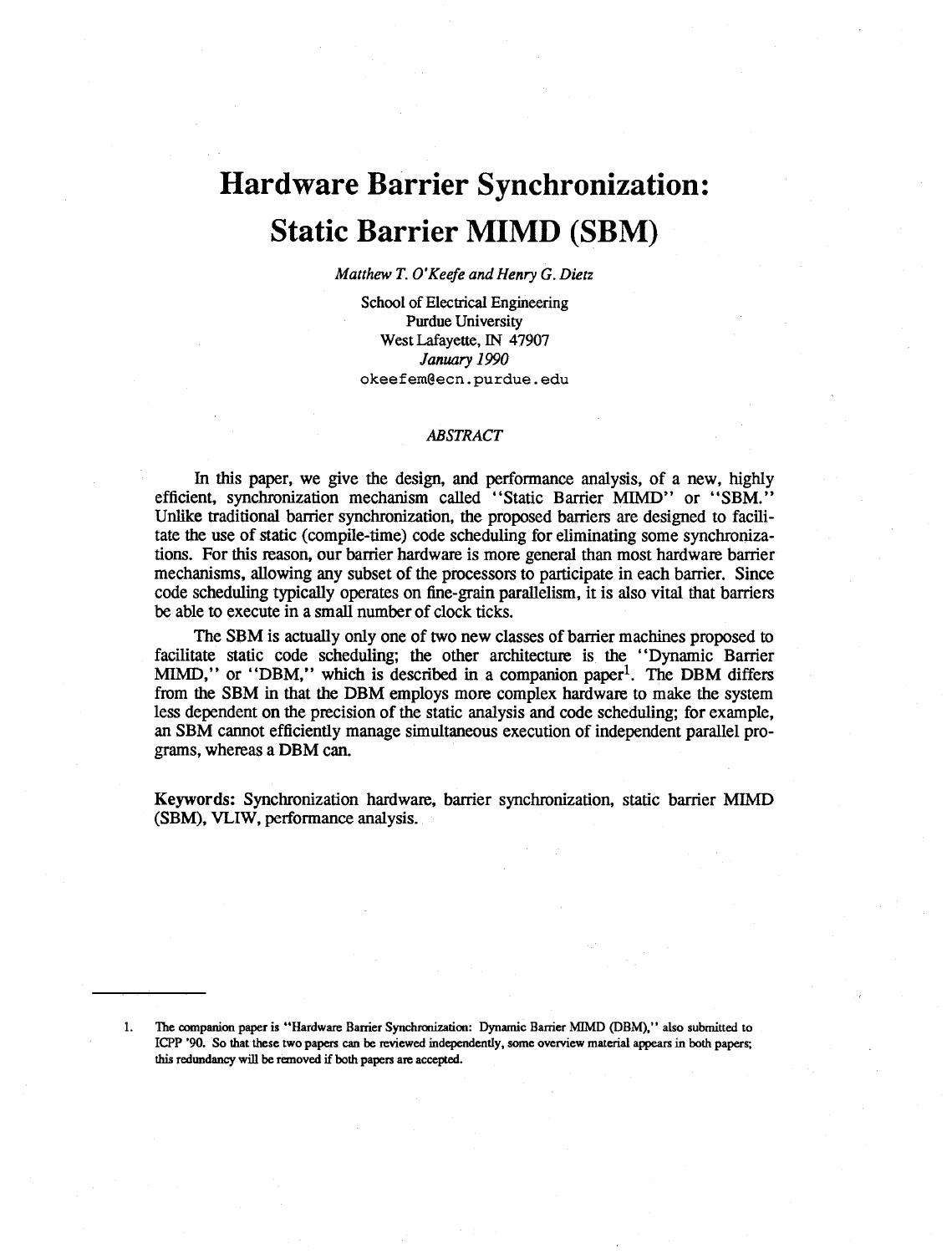#### I. Introduction

Barrier synchronization is an important mechanism for coordinating parallel processes. For this reason, many research efforts have focused efficient implementations in both hardware [Lund80], [Poly88], [Gupt89a] and software [ArJo87], [Luba89], [Broo86], [HeFM88], Other research efforts [Call87] considered minimizing the number of barrier synchronizations required in scheduling nested loop structures on parallel machines. In this paper, several new designs for fast barrier synchronization, exhibiting a range of cost/performance tradeoffs, are described. The new hardware implements a generalized barrier synchronization mechanism, whereby a barrier can be placed across any subset of the processors.

The new barriers execute in a very small number of clock cycles, and the resulting fine-grain mechanism may potentially replace the more common directed (e.g., producer/consumer) synchronization primitives found in most parallel architectures today. Machines that implement these barriers are referred to as *barrier MIMD (Multiple Instruction Stream, Multiple Data Stream) architectures.* Results from analytic and simulation models [OKDi89], as well as from scheduling synthetic benchmarks [ZaDO90], have shown the effectiveness of the new barrier synchronization designs.

A barrier is a synchronization point. In the old definition of barriers, *all* typically meant every physical processor in the machine. In a barrier MIMD, this condition is relaxed to include only those processors participating in the current barrier. A processor typically performs the following three steps at a barrier synchronization point:

[1] Marks itself as present at the barrier.

- [2] Waits for all other *participating* processors to arrive at the barrier.
- [3] Proceeds past the barrier with the other participating processors.

An additional constraint is added in *barrier MIMD architectures:*

[4] When the last processor has reached the barrier, and after some small delay to detect this condition, *all* processors simultaneously resume execution past the barrier.

Although not discussed in detail in this paper, recent work has shown that adding constraint [4] to the definition of barrier synchronization allows the static instruction scheduling properties of VLIW and SIMD machines to be extended into the MIMD domain [DSOZ89], [DiSc88], [ZaDO90]. This means that many conceptual synchronizations can be resolved at compile-time, without the use of a run-time synchronization mechanism.

The paper is organized as follows. Section 2 reviews previous hardware barrier synchronization mechanisms and points out both their strong and weak points. Section 3 provides models and definitions that are essential in understanding the new barrier mechanism, while section 4 gives an outline of the basic hardware design for barrier MIMDs. Detailed analytic and simulation results on the performance of *Static Barrier MIMD (SBM)* are given in section 5, followed by conclusions and a description of ongoing work in section 6.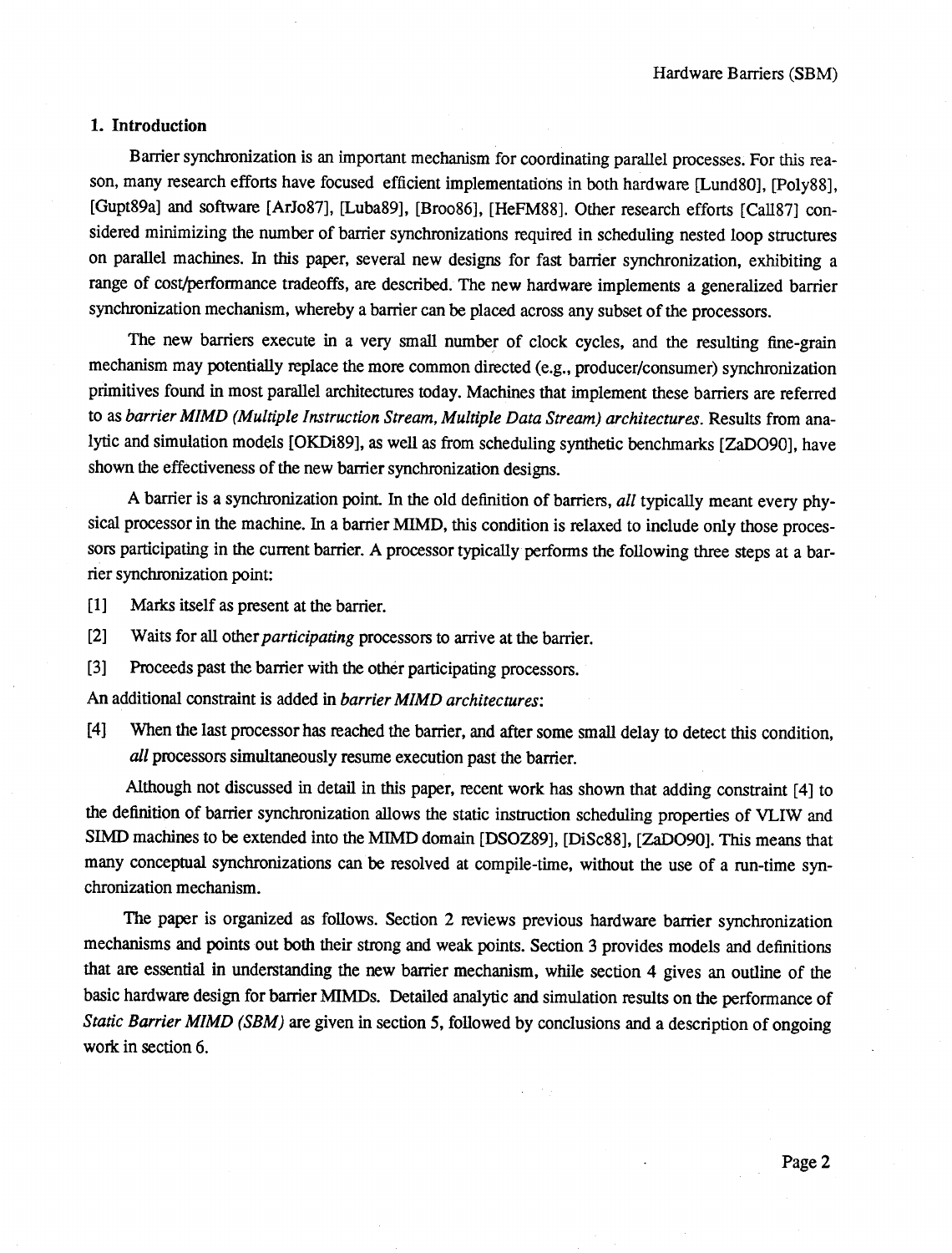#### **2. Survey of Current Hardware Barrier Schemes**

Hardware barrier synchronization has become more important recently for several reasons, including the unpleasant fact that software implementations of barriers using traditional synchronization primitives result in  $O(log_2N)$  growth in the synchronization delay  $\Phi(N)$  [ArJo87], [Luba89], [Broo86], [HeFM88] on *N* processors. Fine-grain parallelism cannot be exploited with such large delays.

In addition, the directed Synchronization primitives employed in these software barriers contend for shared resources such as network paths and memory ports, and this contention introduces stochastic delays that make it impossible to bound the synchronization delays between processors. As shown in a recent paper, the ability to bound these delays is vital to removing synchronizations through static scheduling [DSOZ89J.

Barrier synchronization has become more popular as a synchronization construct, and can be found in parallel programming languages (such as the *Force* and *XPC* [Phil89]) and as a subroutine call in many parallel programming libraries. This makes hardware support for barrier synchronization more important for fast, efficient execution of parallel programs.

In this section we review several previous proposals for hardware barrier synchronization.

#### **2.1. Finite Element Machine**

The term "barrier synchronization" first appeared in a paper by Jordan [Jord78]. This paper described a MIMD multiprocessor designed to solve finite element analysis problems. This application is typically reduced to forming a stiffness matrix and solving a sparse matrix problem using iterative techniques (which preserve sparsity.) Quoting Jordan [Jord78]:

Several aspects of the (finite element) algorithm require synchronization of (all) the nodal processors. Consider, for example, the transition from the formation of the stiffness matrix to solution of the linear equations. *No processor should start the latter until all complete the former.* Let us call such a synchronization a *barrier synchronization.*

A hardware scheme for implementing barrier synchronization was proposed for the architecture. This scheme employed global bit-serial busses; each bus had an enable bit and flag associated with each processor. The flag could be set or cleared, and conditions "Any", "All", and "First" for all other processor flags tested. The bus implemented a priority chain, wired-OR, and wired-AND function. To implement a barrier, two flags, a barrier flag and report flag were required. One processor (the controller) tested the " All" condition for the report flag, while all other processors set the report flag once they completed their work. The processors then performed the " Any" test on the barrier flag as long this flag was true. The controller cleared the barrier flag once the report flag satisfied the "All" condition. This simple scheme will work for\*small numbers of processors, but the global busses preclude scalability. Experiments run on an eight-processor prototype of this machine were discussed in [AdCr84].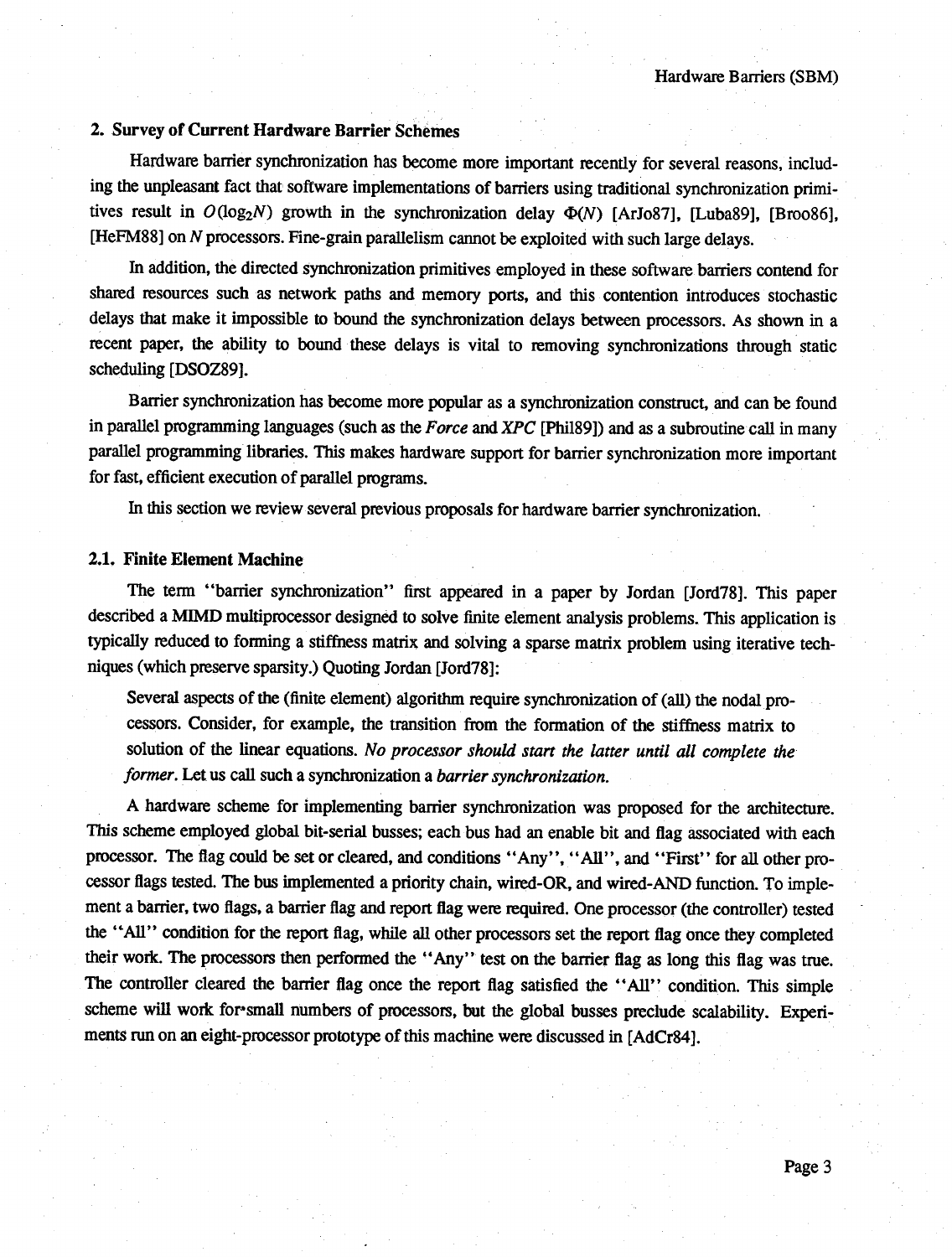#### 2.2. Burrough's Flow Model Processor (FMP)

The Burroughs Corp. proposal [Bun79], [Burr81] for the Flow Model Processor (FMP) [Lund80], [BaLu81], [Lund85], [Lund87] included the first detailed description of a hardware implementation for barrier synchronization. This machine was originally designed to support applications in computational aerodynamics, but implements a general MIMD model, and can efficiently solve a variety of modeling and simulation problems. The designers of the FMP began with a definite performance goal: *sustained* computation rates in excess of one billion floating-point operations per second using early 1980s circuit and packaging technology. The FMP was to be built for NASA and was to perform computational wind tunnel studies that require this high level of sustained performance. Although the machine was never built, design specifications were completed down to the chip and board level [Burr81].

The Flow Model Processor architecture design was driven by application considerations [Lund87]. This is partly reflected in the extensions made to standard FORTRAN to support FMP execution. These extensions included a DOALL loop construct that is closely related to the standard FORTRAN DO, except that the iterations (instances) of the DOALL are completely independent and may execute in parallel. This represents a MIMD execution model, and the construct is useful in expressing parallelism in aerodynamic programs. These programs represent a three-dimensional fluid space with data arrays, and the computations consist of repetitive updates of each grid point in the space using data from adjacent grid points. The updates are similar for most instances of the DOALL except boundary grid points; these differences are reflected in different control flow paths in each instance. Another extension to standard FORTRAN was the DOMAIN statement, which provides a technique for specifying rectangular subsets of iteration space.

The hardware barrier mechanism in the FMP arose from a need for an efficient and fast way to synchronize all processors after they complete execution of a DOALL [Burr79], [Lund80]. After a processor has executed all its assigned DOALL instances, it executes a WAIT instruction. A processor continues to execute WAIT until a "GO" signal is received. The "GO" signal is generated by a synchronization network, known as the Processor Control and Maintenance Network (PCMN), which acts as a massive " AND" gate. When the last processor to finish executes a WAIT, this signal propagates up the "AND" tree in a few gate delays, and then "GO" is reflected back down the tree enabling all processors to continue execution past the DOALL. The Flow Model Processor can be partitioned into subsets executing different programs by configuring "AND" gates at lower levels of the synchronization tree as root nodes for each subset [Lund85] . The partitioning was conceived to allow the FMP to run smaller jobs during the day when users would be compiling and debugging prototype programs, and then work as a single unit late at night on very long jobs.

Scheduling is performed without a global control unit; each processor is identified by a processor number and is given the number of instances in the DOALL just before execution of the DOALL begins. At that point, each processor has enough information to independently determine the remaining instances it will execute, and no global control is necessary. Simulation studies showed that such *static* scheduling worked well on the FMP [Burr79].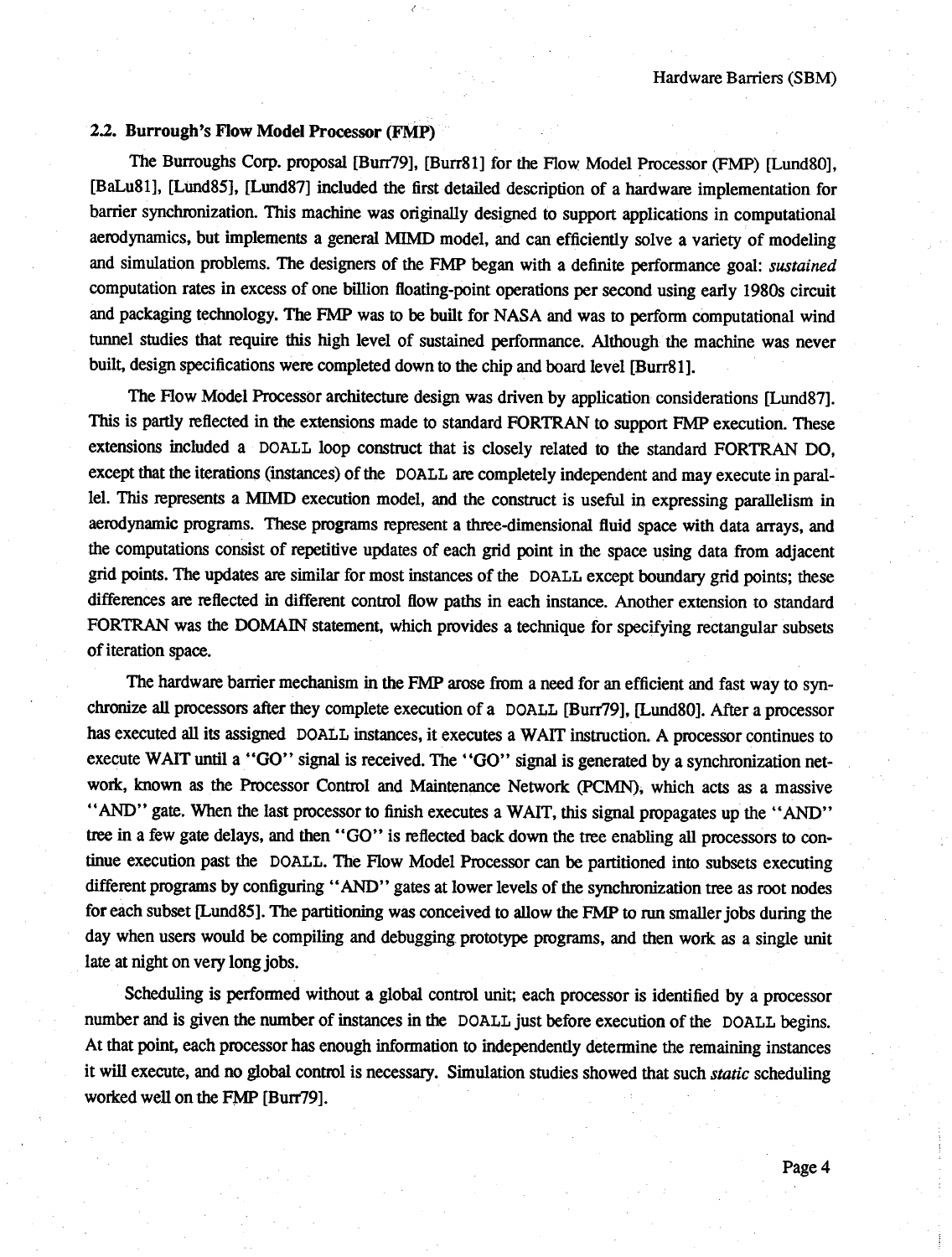Thus, the FMP barrier scheme is fast, executing a barrier synchronization in a few clock ticks, scalable, and within limits, partitionable. Partitions are constrained to certain subgroups related to the "AND" tree structure, and only certain processors may be grouped together. This constraint is not surprising given the nature of the parallel code executed on the FMP, and does not affect its performance; but it does unnecessarily constrict the generality of the machine. A masking capability is provided so that only a subset of the processors in a partition participate in a barrier.

#### **2.3. Barrier Modules**

Another hardware barrier scheme was developed by Polychronopolous [Poly88] and studied by Beckmann [BePo89] in the context of bus-based multiprocessors. In this scheme, barriers are implemented through a hardware module consisting of bit-addressable registers  $R(i)$ ,  $(i = 1, 2, ..., p)$ , one associated with each of *p* processors, an enable switch, logic to test for the all zeroes<sup>2</sup> (all processors have reached the barrier), and a barrier register BR. To better understand this scheme, consider executing a DOALL loop nested inside a serial outer loop. A barrier is required after the DOALL to synchronize all PEs before beginning the next iteration of the serial outer loop. The BR register is set at the **beginning** of each iteration of the outer loop. Each processor would execute several iterations from the inner DOALL loop, setting its associated register R(italici) when it begins an iteration and clearing the register when it completes. This continues until the processor executing the last iteration of the DOALL turns on the enable switch, allowing the "all zeroes" logic to determine when all processors have finished, at which point the BR register is cleared. This basic scheme was duplicated to handle multiple barriers [Beck89].

There are several problems with the the hardware barrier module scheme. First, all processors must participate in the barrier because there is no masking capability, i.e., the BR register can only be cleared once ALL *p* processors have set their associated bit-register R(i) for the last time. This restriction could easily be removed by incorporating a masking register into the enable switch so that certain processors could be disabled from participating in the barrier. The process that set the BR register, and hence controls the dispatching of iterations for the barrier, must then insure that iterations are sent only to processors participating in the barrier. It must also set the mask to include only participating processors in the barrier. If a self-scheduling algorithm is employed, processors not involved in a barrier must be prevented from taking iterations participating in the barrier. This could be implemented straightforwardly using a tag for each iteration to identify its barrier.

Second, a separate hardware unit is needed for each barrier executing concurrently with other barriers. This means the global connections from each barrier module to all PEs as well as the "all zeroes" logic must be repeated. An alternative to repeated global modules was suggested in [Poly86] in the context of the Cedar multiprocessor system. Cedar consists of clusters of tightly-coupled processors connected to a global shared memory through a multistage network. Barrier hardware modules would be placed in each cluster, and modules could communicate across clusters through some dedicated hardware,

<sup>2.</sup> This logic would be the similar to the \* 'AND' '-tree network in the FMP.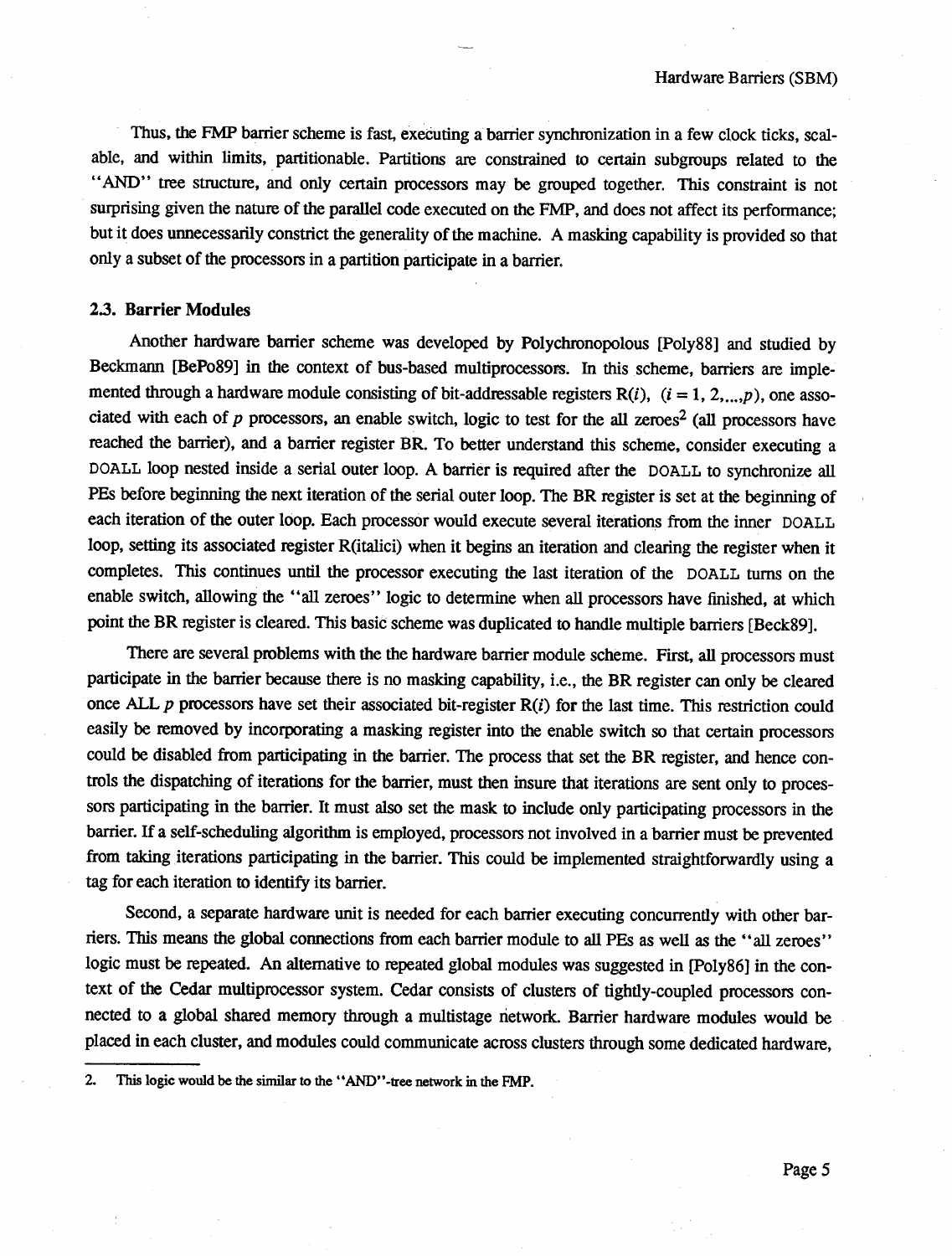possibly a bus.

Third, no hardware is provided to signal the processors that they may proceed past the barrier. That is, once the BR register is cleared, one or more processors must contend to set it, and then dispatch the next set of iterations. Alternately, one processor could be assigned to set the BR register, and the barrier module could send an interrupt to this processor to inform it that all PEs have finished iterations associated with the barrier. If scheduling was not distributed and dynamic, the barrier register could be hardwired to a global control unit (GCU) [Poly86], and this unit could then dispatch the iterations associated with the next barrier.

Finally, unless the process (iteration) dispatching and switching times are very small, the time saved by the barrier module scheme in detecting barrier completion may be swamped by the time necessary to dispatch the next set of iterations. Hence, the run-time overheads of a dynamic, self-scheduled machine could kill the fine-grain advantages of hardware barrier synchronization.

#### **2.4. FuzzyBarrier**

Gupta [Gupt89a], [Gupt89b] also considered hardware support for barrier synchronization. The scheme was described as the "fuzzy" barrier. The "fuzzy" part of the fuzzy barrier is basically a delayed barrier firing mechanism where the actual wait may occur several instructions after a processor indicates it has encountered a barrier. The instructions that the processor may execute while a barrier is pending are known as the *barrier region.* The concept is similar to delayed branches in pipelined machines: the branch does not take place until several clock ticks after the the branch instruction, masking the memory delay for fetching the instructions at the branch target. The barrier remains pending across several instructions; a wait delay occurs at the banier only if the processor reaches the end of its barrier region before all of the other processors participating in the barrier reach the beginning of their respective barrier regions. The goal is then to make the barrier regions as large as possible, so that even with small variations in execution time among the participating processors, no waits occur. It should be noted that just such a delayed barrier mechanism was described in the Burroughs proposal for the FMP ([Bun79], sec. 5, pg. 31).

In [Gupt89a], several examples of reordering loop code to enlarge barrier regions are given. Although enlarging barrier regions tends to reduce the occurrence of barrier waits in the fuzzy barrier scheme, it is not necessarily a good idea. Some of the code motions proposed to take advantage of the fuzzy banier [Gupt89a] are the exact opposite of the traditional code motions for loops. That is, loop optimizations typically attempt to remove invariant code from loops to reduce execution time. This is the precisely the purpose of induction variable simplification, constant folding with value propagation, common subexpression elimination, and dead code removal [AhSU86]. In several of the code motion examples given in [Gupt89a] to enlarge barrier regions, much of the code that is placed inside loops to enlarge them would have been removed by these optimizations.

The basic premise behind the fuzzy barrier — the necessity of avoiding barrier waits at all costs may be the result of current implementations of banier synchronization, in which a processor waiting at a barrier does an expensive context switch rather than a simple busy-wait. These expensive context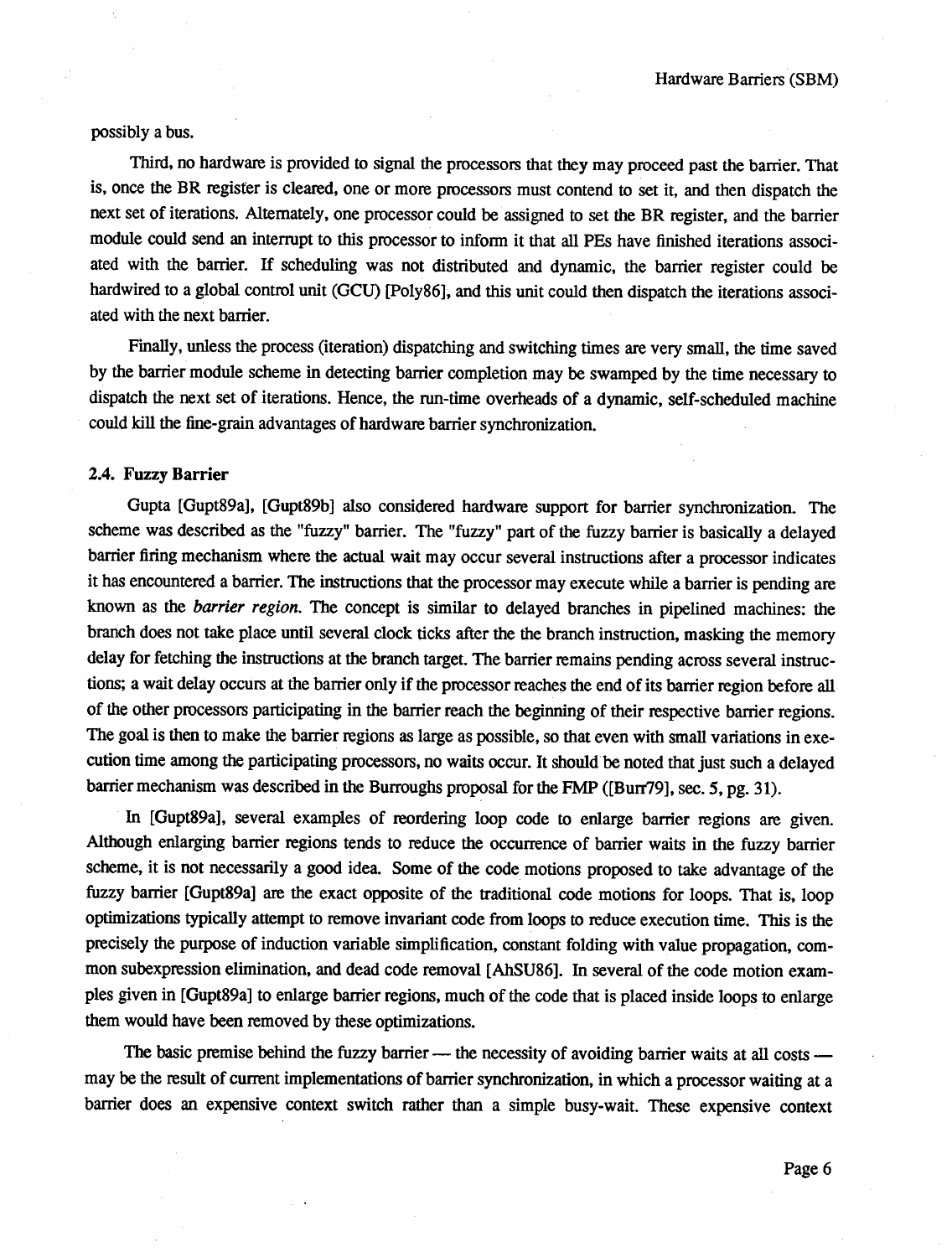switches are cited as the primary reason for improvements in simulation results using the fuzzy barrier on an Encore Multimax [Gupt89a]. The synchronization time relative to execution time is reduced as the barrier region size increases. However, another solution would be to simply turn off the context switch and pay the price for the barrier waits. If the processor load is reasonably well-balanced, this should be an acceptable solution for these bus-based multiprocessors. The results of several studies have supported the idea of static (or pre-) scheduling of loop iterations [KrWe84], [BePo89]. This suggests that it is better to put the code re-ordering efforts into balancing region execution times rather than preventing waits with larger barrier regions.

Several problems exist with the fuzzy barrier hardware implementation [Gupt89b], the most significant being the hardware expense. Each processor has its own separate barrier processor, and all processors must send a barrier signal (" I am at the barrier" ) to all other processors, along with a tag to distinguish itself from other barriers. Expensive matching hardware is duplicated in each processor to determine if the tags match for processors participating in a barrier. There are *N* barrier processors in an *N* processor machine and  $N^2$  connections among these processors. Each connection contains at least  $m$  lines (given an  $m$ -bit tag to identify  $2<sup>m</sup>-1$  different barriers.) The large number of connections and hardware required per processor limits the fuzzy barrier to a small number of processors. Another severe limitation of the fuzzy barrier is that procedure calls, interrupts and traps cannot be executed in barrier regions.

#### 2.5. Other Hardware Techniques Implementing Barriers

Various other hardware mechanisms have been used to implement barrier synchronization, including combining networks [Gott83], cache-coherence hardware [GoVW89], and synchronization busses. These mechanisms are typically more general than the previous, specialized hardware barrier schemes, but have lower performance for barrier synchronization. During barrier synchronization, all processors access a single shared synchronization variable. Recent studies have shown that such concentrated access in multistage networks results in a " hot spot" that significantly increases memory access times, even for accesses to locations other than the "hot spot." Combining networks have been proposed as a solution, but the switches required are very complex and the additional hardware in each switch increases the access time for all references. In addition, a recent study [Lee89] found that the size of switches necessary to support effective combining must increase as the machine size increases, calling into question the scalability of combining networks.

An implementation of barrier synchronization using a software combining tree scheme along with cache-coherent hardware is described in [GoVW89]. Once all processors have reached the barrier, a *Notify* operation is used to update all shared copies of the barrier synchronization variable, rather than merely invalidating it. This prevents the processors from spinning on the global copy of this variable after it is invalidated, as would happen in most hardware cache-coherence schemes.

Another approach to supporting barriers in hardware is the synchronization bus and concurrency control units on the Alliant FX/8. This bus is shared by up to eight processing elements, each containing a vector unit. Synchronization primitives executed on the bus support barrier synchronization. This scheme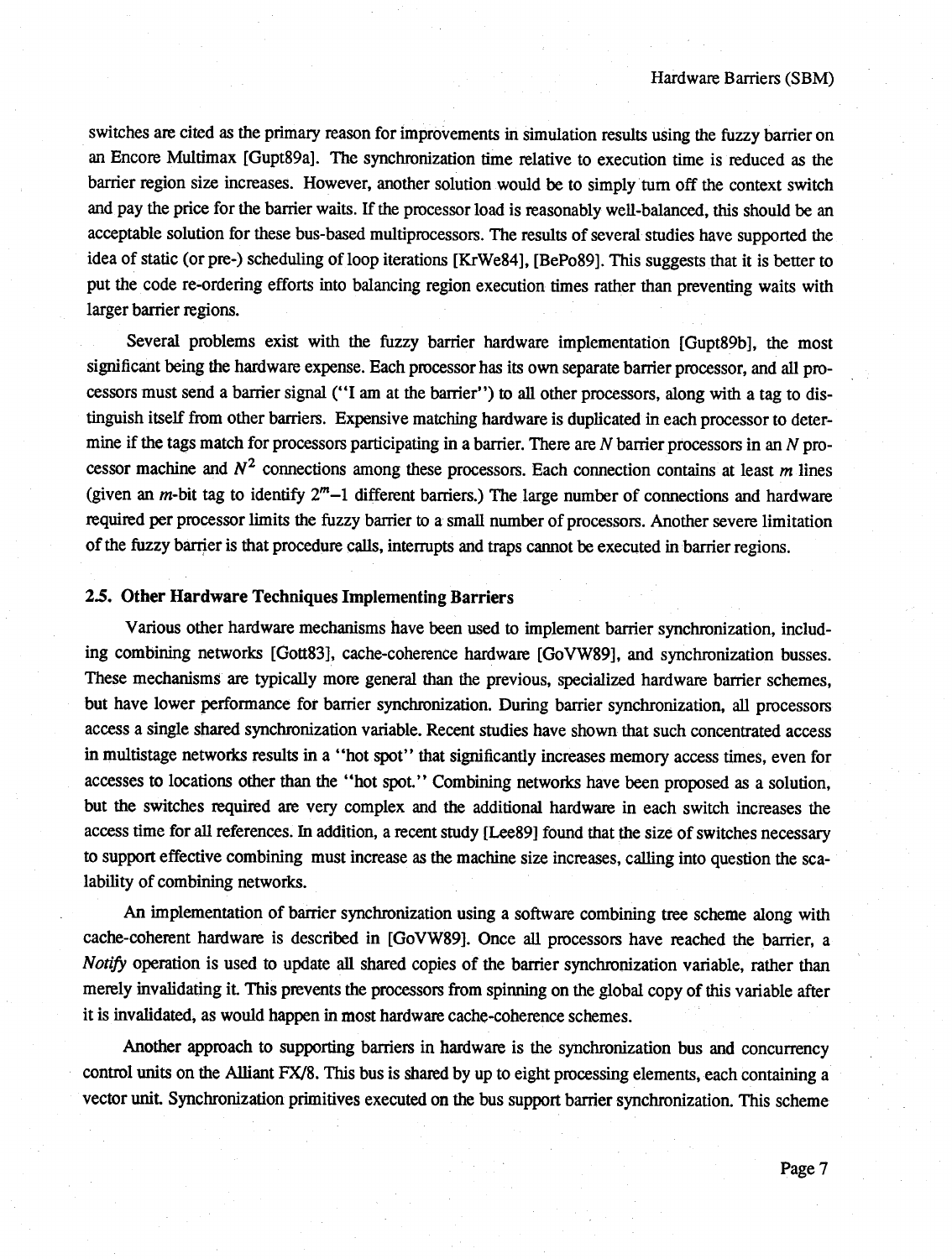is effective for a small number of processors.

#### **2.6. Summary**

The FMP and barrier module schemes are not quite general enough to meet the need for a generalized barrier synchronization mechanism, and the fuzzy barrier and other hardware techniques for barriers do not scale well. Also, the concept of *simultaneous* resumption of execution after the barrier is not inherent in any of the previous schemes. The barrier designs proposed in this paper are both scalable and general enough to barrier synchronize any subset of the processors, and simultaneous resumption of execution past the barrier is implicit in the hardware design.

#### **3. Models for Barrier Synchronization**

We now introduce representations for barrier synchronization in concurrent processes. These representations will help in understanding barrier MIMD execution and design alternatives. In this work, the *barrier embedding* for a set of concurrent processes will be represented as in figure I. The vertical lines represent concurrently executing processes while the horizontal lines represent barriers across die processes they intersect. The semantics of these barriers are that the participating processes cannot proceed until all have arrived at the barrier, e.g., in figure I, processes *PO, P I*, .... *P4* cannot proceed past barrier 0 until all have arrived there. At that point, they all start execution of the instruction following the barrier *simultaneously.* Process execution proceeds in the downward direction.

Several concepts and results from the theory of partially ordered sets are useful in understanding barrier embeddings within concurrent processes. Recall that a *binary relation R* on a set *P* is a subset of the Cartesian product  $X^2$ , that is  $R \subseteq X \times X$ . Let *xRy* correspond to  $(x, y) \in R$ , and not(*xRy*) represent  $(x, y)$  $\notin$  *R*. The binary relation  $\lt_b$  on a set of barriers *B* is a *partial ordering* because  $\lt_b$  is both *irreflexive* and *transitive*<sup>3</sup> [Fish85]. The partially ordered set  $(B, \lt_b)$  may be illustrated by a directed acyclic graph (dag), with the graph nodes representing barriers and edges representing the ordering relations  $\lt_b$  among the barriers. A barrier dag for the barrier embedding in figure 1 is shown in figure 2. Here we see that  $b_2$  (barrier 2) must execute before b<sub>3</sub> (barrier 3), hence  $b_2 <_b b_3$ , and similarly  $b_3 <_b b_4$ . Transitivity implies  $b_2 <_b b_4$ . These properties are derived from the barrier semantics: barrier  $b_3$  must be executed after the process  $P3$  has encountered barrier  $b_2$ . Similarly,  $b_4$  must be executed after the process  $P2$  has encountered  $b_3$ .

A *synchronization stream* is defined to be an ordered sequence of barriers *S*. As mentioned previously, the ordering is implied by the embedding of the barrier synchronization instructions in the separate instruction streams. More formally, a synchronization stream corresponds to a *chain* in the partially ordered set  $(B, \le_b)$ . A *chain* in a poset  $(B, \le_b)$  *is a set*  $S \subseteq X$  such that  $(S, B \cap (S \times S))$  is a *linear ordered set<sup>4</sup>*. Conversely, *A* is an *antichain* if *x*-*y* for all *x*,  $y \in A$ , where

<sup>3.</sup> A binary relation *R* on *X* is *irreflexive* if not *xRx* for every *x* in *X*. It is *transitive* if  $(xRy, yRz) \implies xRz$  for allx.y, *zinX .*

<sup>4.</sup> A binary relation *R* on *X* is a *linear order* if *R* is *asymmetric* and *complete. R* is asymmetric if  $xRy \implies$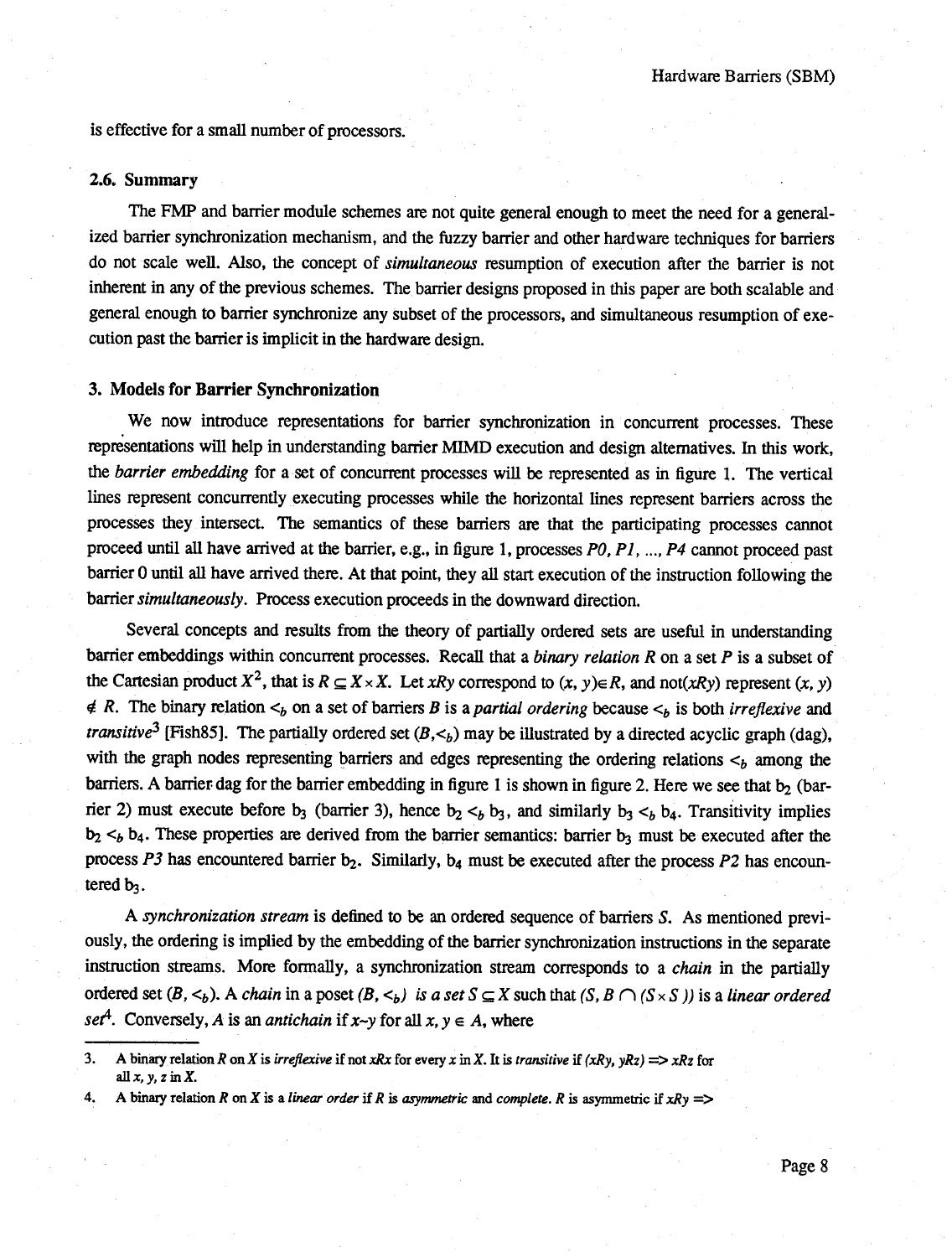

 $x - y$  if not(*xRy*) and not(*yRx*).

Barriers *x* and *y* that satisfy  $x \sim y$  are said to be *unordered*. The *width*  $W(X, R)$  of a poset is  $sup\{|A|$ . *A* is an antichain in  $(X, R)$ <sup>5</sup>. Clearly, the barriers contained in an antichain may be executed in any order, indeed, they may even be executed in parallel. The maximum number of synchronization streams for a particular barrier embedding corresponds to the *width* W of the poset  $(B, \lt_b)$ .

Examples of partial, *we ak*<sup>6</sup>, and linear orders are given in figure 3. Antichains are specified in the weak order example. The largest antichain in the weak order shown in figure 3 contains three barriers: hence, the width of the weak order is three. The partial order shown in the figure also has width three. Clearly, the linear order in the figure contains a single synchronization stream, whereas multiple synchronization streams (chains) are evident in the weak order.

not(*yRx*) for all *x* and *y* in *X*. Relation *R* is complete if  $x \neq y \implies (xRy)$  or  $yRx$  for all *x* and *y* in *X*.

<sup>5.</sup> The function *sup* is the *suprenum,* or least upper bound. |A| represents the cardinality of the set *A.*

<sup>6.</sup> A *weak order* is a partial ordering in which the symmetric complement — is *transitive.*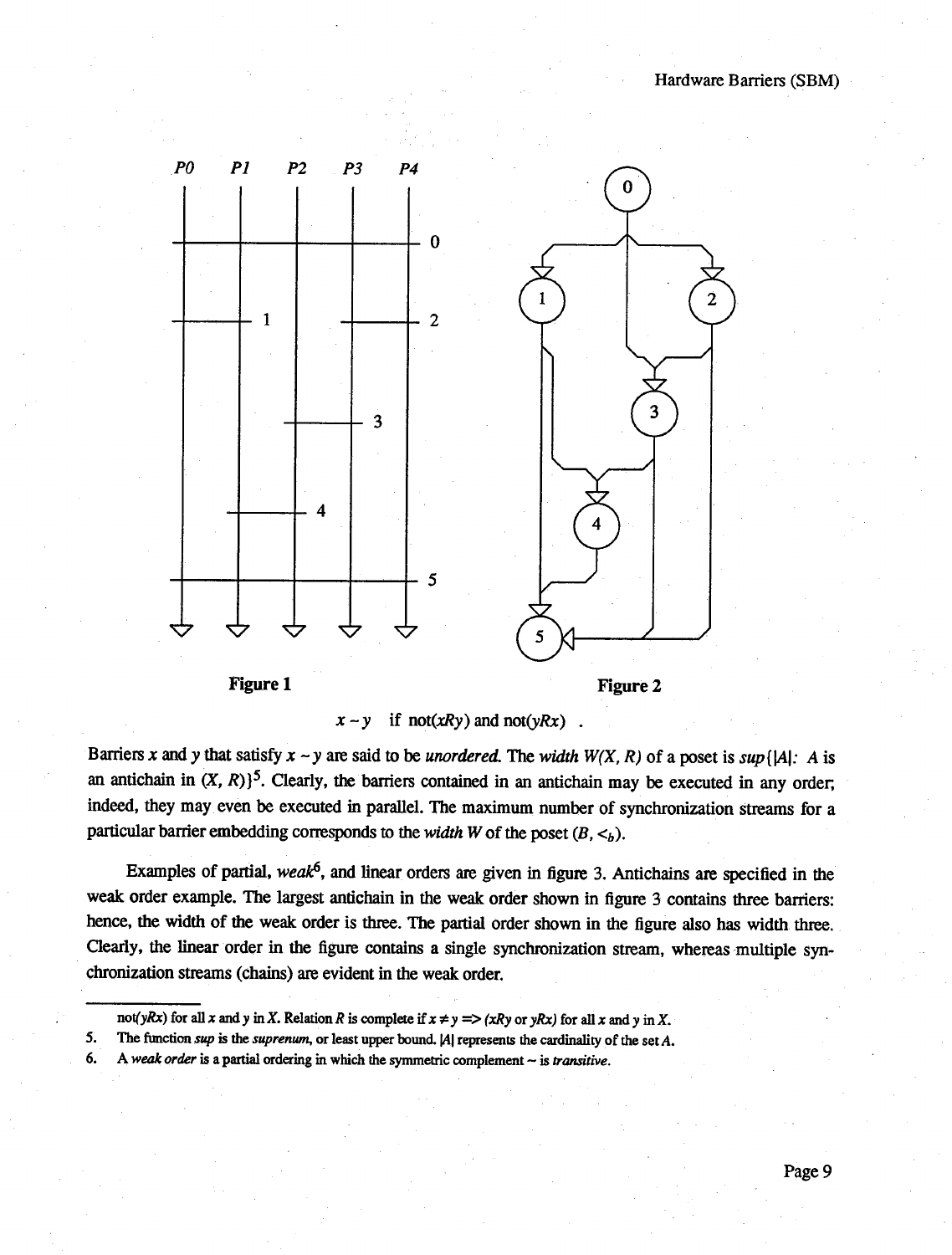

Partial Order

Weak Order Linear Order Linear Order

#### Figure 3

Intuitively, the number of synchronization streams that a given architecture supports corresponds to the number of different synchronization operations that are candidates for the next synchronization operation to occur. If this number is not zero (no synchronization), then larger values imply fewer delays when performing multiple synchronizations. For example, suppose a four processor machine requires processors O and I (barrier a) to synchronize as well as processors 2 and 3 (barrier b), as shown in figure 4. This yields two synchronization streams, traced out by dotted lines in figure 4.

If the order in which the synchronization operations occurs cannot be predicted at compile time, a machine which permits multiple synchronization streams will insure that the synchronizations execute in the correct order or even in parallel. A machine which permits only one stream will sometimes suffer a delay due to, for example, processors G and I waiting for 2 and 3 because the compiler incorrectly guessed that the synchronization of 2 and 3 would occur first. Another approach is to combine both synchronizations into a single barrier across processors 0, I, 2, and 3 (as shown in figure 4) if the machine supports only a single synchronization stream. This yields a slightly longer average delay to execute the barriers.

In general, a barrier dag,  $(B, \lt_b)$  corresponding to a barrier embedding in *P* concurrent processes has a maximum width of *P*/2. This follows from the fact that the smallest number of processes participating in a single barrier is two, yielding a maximum of *PU* barriers in a single antichain. Note that there are  $2^P - P - 1$  possible subsets of the *P* processes with cardinality greater than or equal to two and therefore this same number of possible barrier patterns.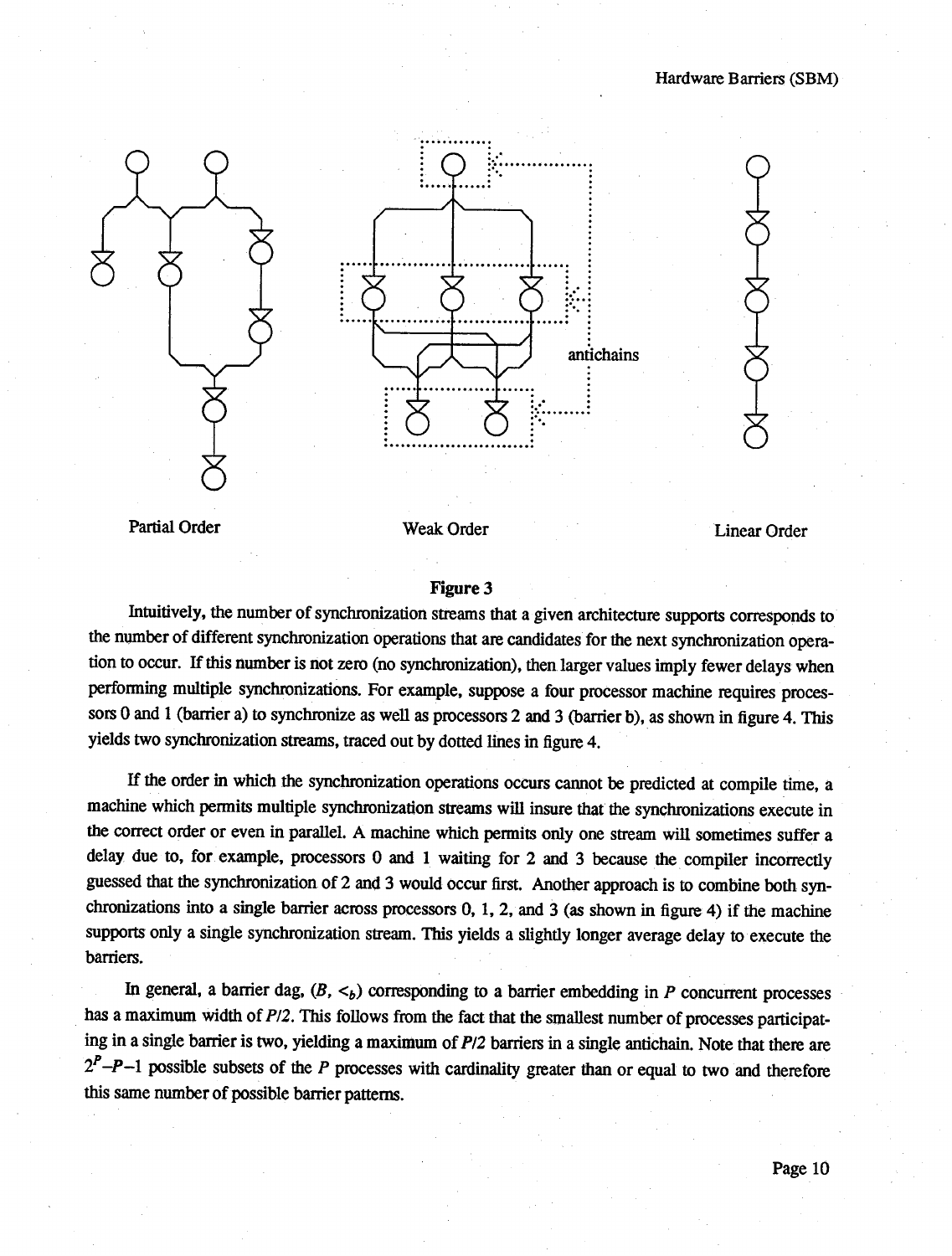

barriers a, b merged

#### Figure 4: Merging Barriers Reduced Number of Sync Streams

The two basic forms of barrier MIMD, *static* and *dynamic*, differ in that *static barrier MIMD* (SBM) supports only a single synchronization stream whereas *dynamic barrier MIMD (DBM)* supports multiple synchronization streams. In essence, the SBM imposes a linear order on the partial ordering inherent in the barrier dag; the DBM imposes no constraints on the partial order. A *hybrid barrier MIMD (HBM)* architecture that imposes a *weak order* on the barrier dag is introduced in the next section. The implementation and performance of the static and hybrid barrier MIMD architectures are discussed in more detail in the following sections.

#### **4. Barrier Synchronization Hardware Design**

The original catalyst for the hardware barrier synchronization designs proposed in this work was *PASM*, the Partitionable SIMD/MIMD machine designed by H. J. Siegel at Purdue University [SiSi81]. PASM is a reconfigurable parallel computer that can be dynamically partitioned to form independent virtual SIMD and/or MIMD machines of various sizes. A 16 processing element PASM prototype has been constructed at Purdue University [ScNa87].

The barrier MIMD idea arose in an attempt to implement a VLIW execution model [Elli85] on the PASM prototype. During this attempt, it quickly became clear that PASM could not easily support VLIW execution. However, a new mode of execution was discovered that was not SIMD, MIMD, nor alternately or simultaneously SIMD and MIMD. Instead, processors would run and communicate in MIMD mode, but would also employ the logic that normally enables and disables processors in SIMD mode to implement a barrier synchronization mechanism. In addition, it was realized that code generation and scheduling for PASM in this new barrier execution mode could be accomplished using techniques similar to *Trace Scheduling1* for VLIW machines. Several benchmarks have been run on the 7

<sup>7.</sup> *Trace Scheduling^* is a trademark of Multiflow Computer, Inc.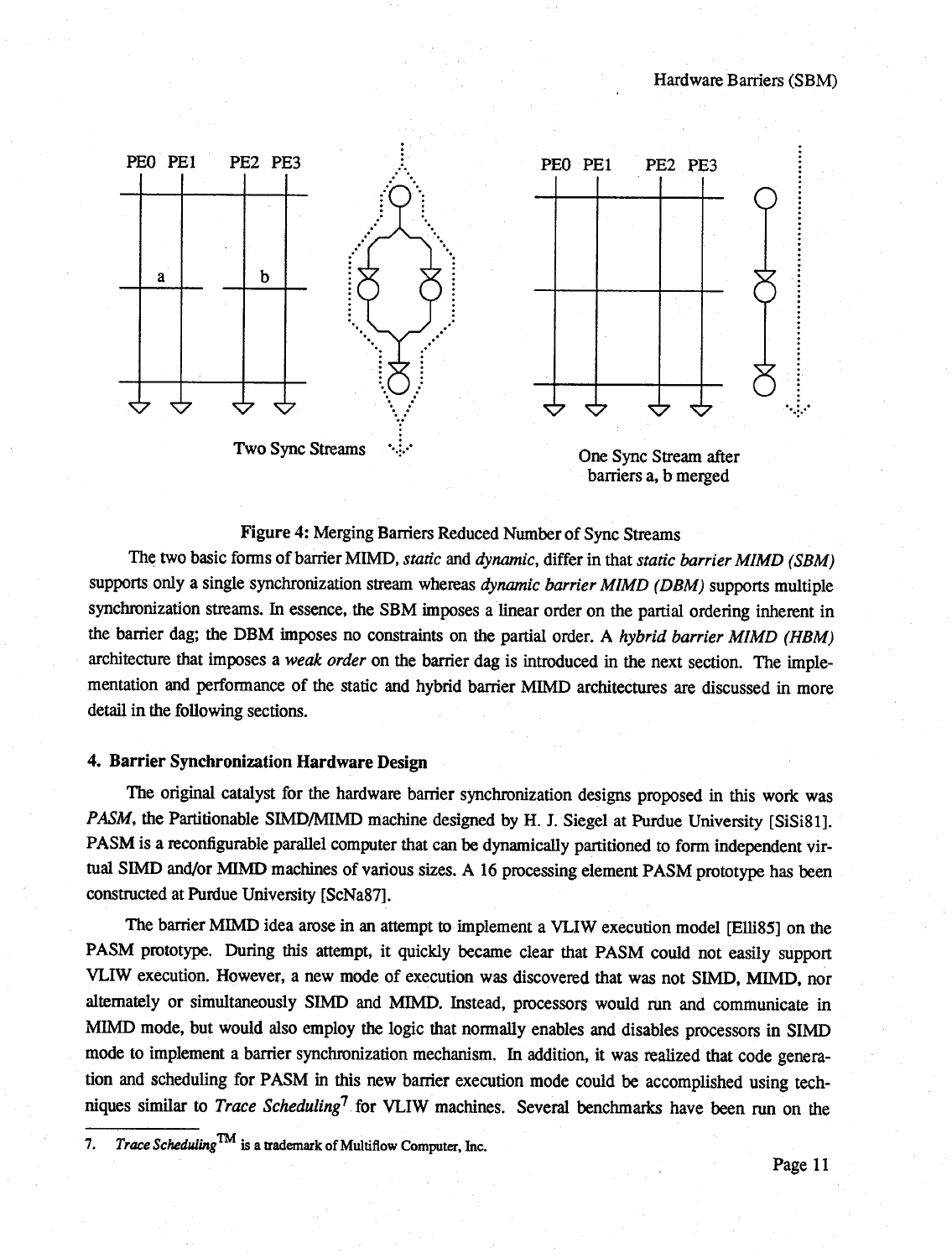PASM prototype in this mode [FCSS88], [BrCJ89] and preliminary results have been very promising. In [BrCJ89], several versions of the fast fourier transform algorithm were executed on PASM, and the barrier execution mode outperformed both SIMD and MIMD execution mode in all cases.

The barrier synchronization mechanism in PASM can be applied across all processors or selected subsets. The " barrier instruction" is actually a read from the SIMD data address space: PASM processors switch between SIMD and MIMD modes by reading instructions and data and writing data in the separate MIMD and SIMD address spaces. A barrier mask of participating processors corresponds to the SIMD mask word: these masks are enqueued in a FIFO along with a SIMD instruction (which is ignored in barrier mode.) An " AND" tree detects when all processors in the mask pattern have executed the SIMD data read, and the participating processors are then released from the barrier and continue execution. Thus, the PASM SIMD enable logic provides a fast, flexible barrier synchronization mechanism.

The design of the PASM prototype made it clear that the problem of generating a barrier synchronization across any subset of the processors is identical in nature to the problem of generating enable/disable masks for a SIMD processor. Hence, just as a SIMD processor has a *control unit* to generate enable/disable masks, a barrier MIMD has a *barrier processor* that generates barrier masks to identify the processor subsets participating in a particular barrier synchronization. The barrier processor generates barrier masks into the *barrier synchronization buffer* where each mask is held until it has been exe cuted. A single WAIT line from each processor to the barrier synchronization buffer is used to indicate that a particular processor is participating in a barrier synchronization.

Each mask consists of a vector of bits, referred to as MASK, one bit for each processor. The value of bit MASK(i) indicates whether the corresponding processor *i* will participate in that particular barrier synchronization $8$ . In the SBM execution model, the barrier synchronization buffer corresponds to a simple queue. This queue imposes a linear order on the execution of the barrier masks that will not, in general, correspond to the execution ordering that occurs at runtime. In figure 5, a set of five barriers across four processors must be executed; the first two barriers, across processors 0 and I and processors 2 and 3 can be executed in any order. The barriers masks are ordered as shown on the right side of the figure, where a one in the mask corresponds to a participating processor. Here the first barrier across processors 0 and I is assumed to execute first: the other four barriers are then placed in the SBM queue in the order that they must execute at run-time.

In the DBM model, barriers are executed and removed from the barrier synchronization buffer in the order that they occur at runtime. This implies the need for an associative match capability in the DBM synchronization buffer, and it is this buffer which supports up to *P/2* synchronization streams.

<sup>8.</sup> Note that unlike the fuzzy barrier and barrier module schemes, no tags are necessary to identify particular barriers, as this is implicit in the manner in which they are stored. This reduces the number of connections between the barrier processor and the computational processors and the complexity of the matching hardware significantly.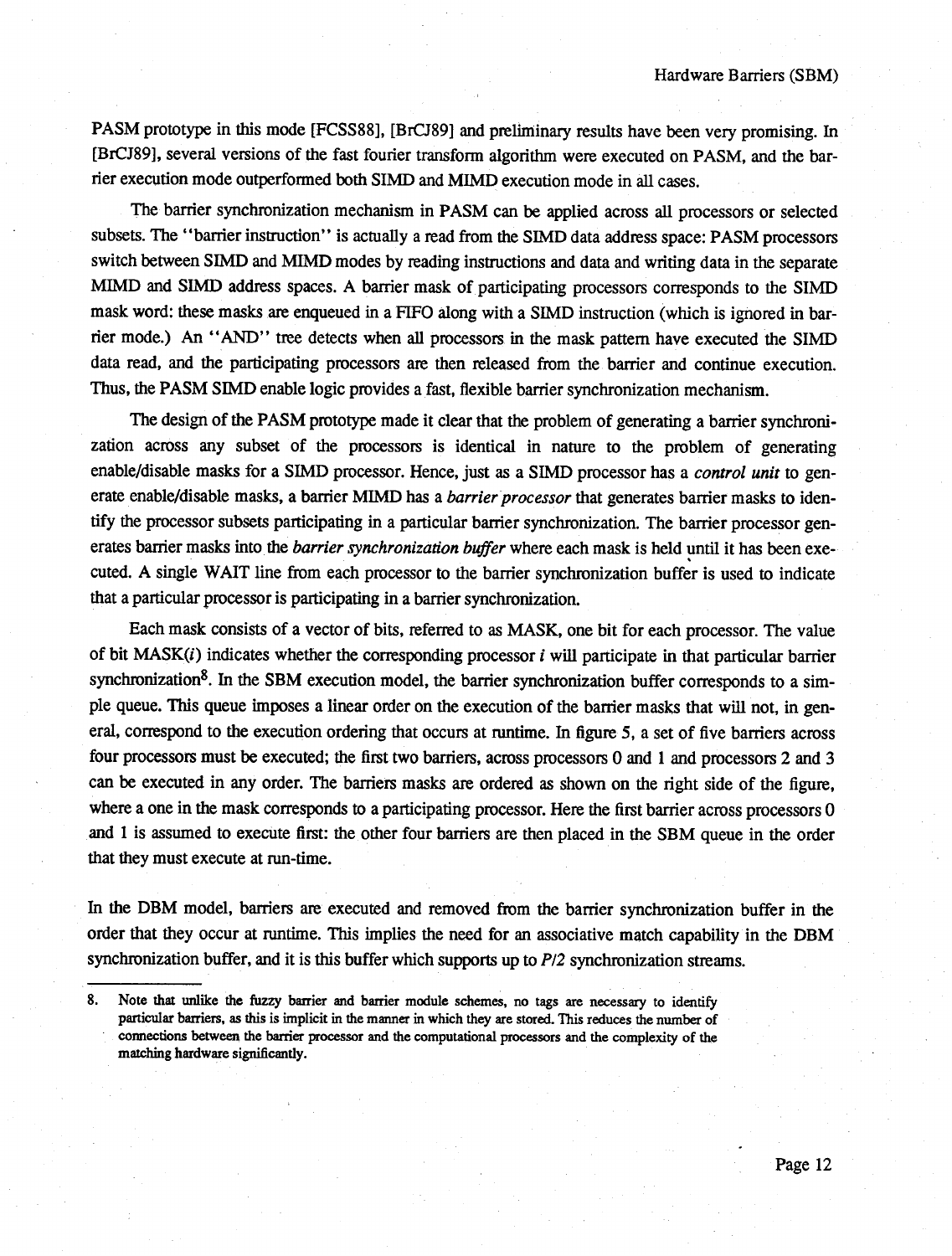

#### **Figure** 5

In both the SBM and DBM model, processors execute a wait instruction (or an instruction tagged with a wait bit) but do not continue past the wait until the current processor wait pattern WAIT causes the next barrier to complete. Processors participating in this barrier (processor *i* participates if  $MASK(i)$  is one) then continue execution past the wait instruction. A processor that is not involved in the current SBM barrier need not execute a wait for that barrier  $-$  if a wait is issued by a processor not involved in the current barrier, the SBM simply ignores that signal until a barrier including that processor becomes the current barrier. Since barrier patterns can be created asynchronously by the barrier processor and buffered awaiting their execution, the computational processors see no overhead in the specification of barrier patterns. Hence, both SBM and DBM machines can achieve essentially perfect synchronization of any subset of the processors with only a very small, roughly constant overhead.

The logic equation representing the condition that all processors participating  $(MASK(i) = 1)$  in the current barrier have arrived at the barrier and executed a wait instruction is

 $GO = \prod_i \overline{MASK(i)} + WAIT(i)$ .

Of course, in addition to generating code for the computational processors, for either the SBM or DBM machines the compiler must precompute the order and patterns of all barriers required for the computation and must generate code that the barrier processor will execute to produce these barriers. The code for the main processors also must contain the appropriate wait instructions or instruction tags. Separate wait instructions are probably easier to implement than tags, but tags would permit more frequent use of barriers.

#### **5. Static Barrier MIMD (SBM)**

Figure 6 shows the basic SBM architecture for a four-processor machine. The barrier masks and ordering are the same as those used in figure 5. The NEXT barrier mask that is being matched is "OR" ed with the WAIT bits from the processors. The "OR" output bits then propagate through the "AND" tree to produce the GO signal. This signal indicates that the all processors participating in the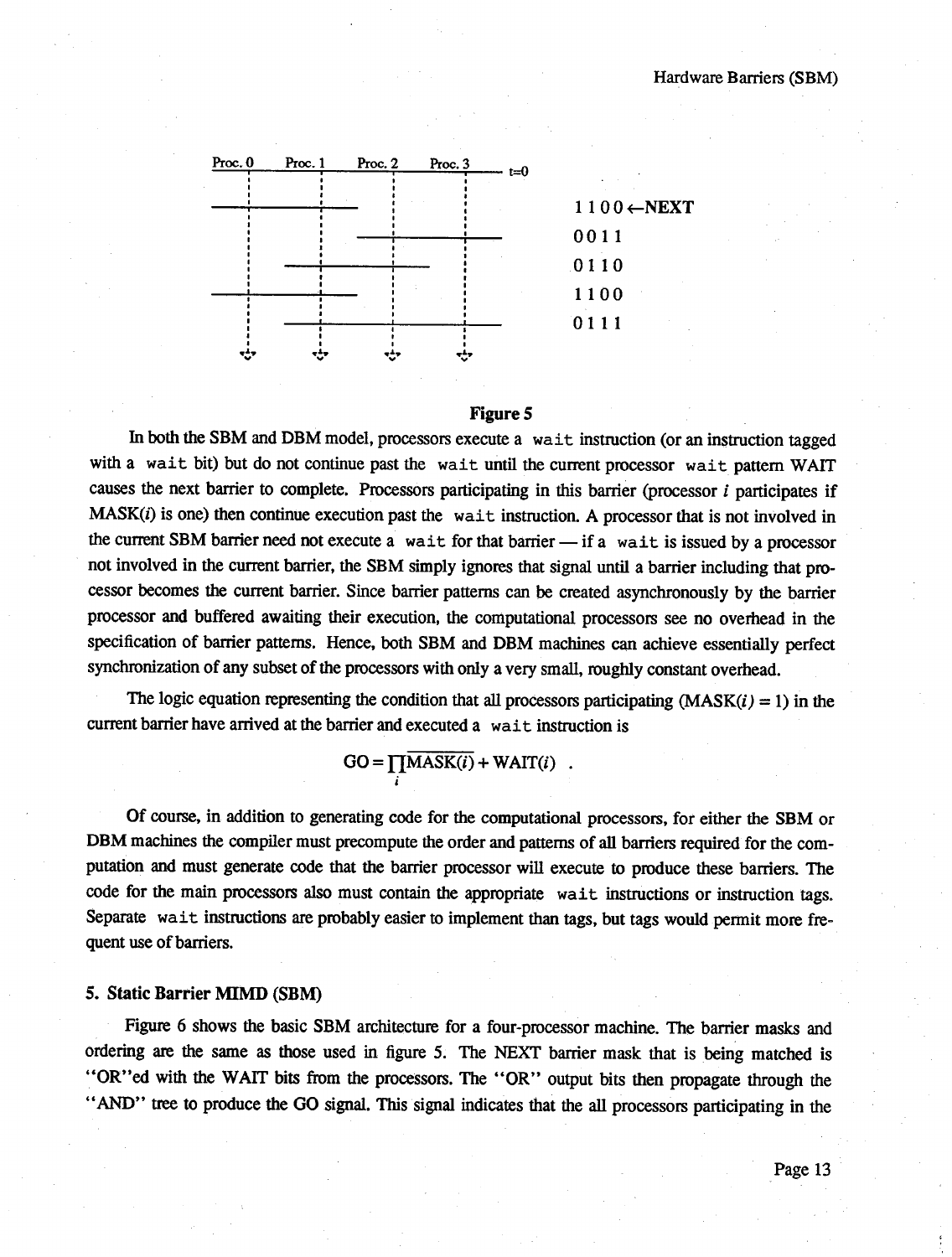NEXT barrier have encountered the barrier and generated a WAIT signal. The active GO signal causes the NEXT barrier mask to be sent out on the processor GO lines, indicating to participating processors that they may proceed past the barrier. The barrier masks remaining in the queue then advance to the next available position, and the first barrier in the queue becomes the NEXT barrier. The barrier and computation processors are not shown in the figure, nor is the barrier queue load logic.





As stated previously, the SBM execution model imposes a linear order on the execution of barriers; that is, unordered barriers have an ordering relation imposed on them when the are loaded into the SBM barrier queue. The SBM barrier ordering will correspond to the *expected* runtime ordering of the barriers, and may not, in general, correspond to the *actual* runtime ordering. In order to measure the performance of the static barrier MIMD architecture, it is important to understand the impact of delays resulting from the difference between the expected and actual runtime barrier ordering. In the following section, a model is proposed for the problem and the percentage of barriers that experience blocking due to the SBM barrier ordering is derived. Results from a simulation study of the SBM are also described.

#### 5.1. Analytic Modeling

To understand the potential impact of delays imposed by the linear order in the SBM queue we will consider a barrier embedding containing an *n* barrier antichain. Note that there are *n*! possible runtime orderings of these barriers. If the *n* barriers have the same expected execution times, or if no information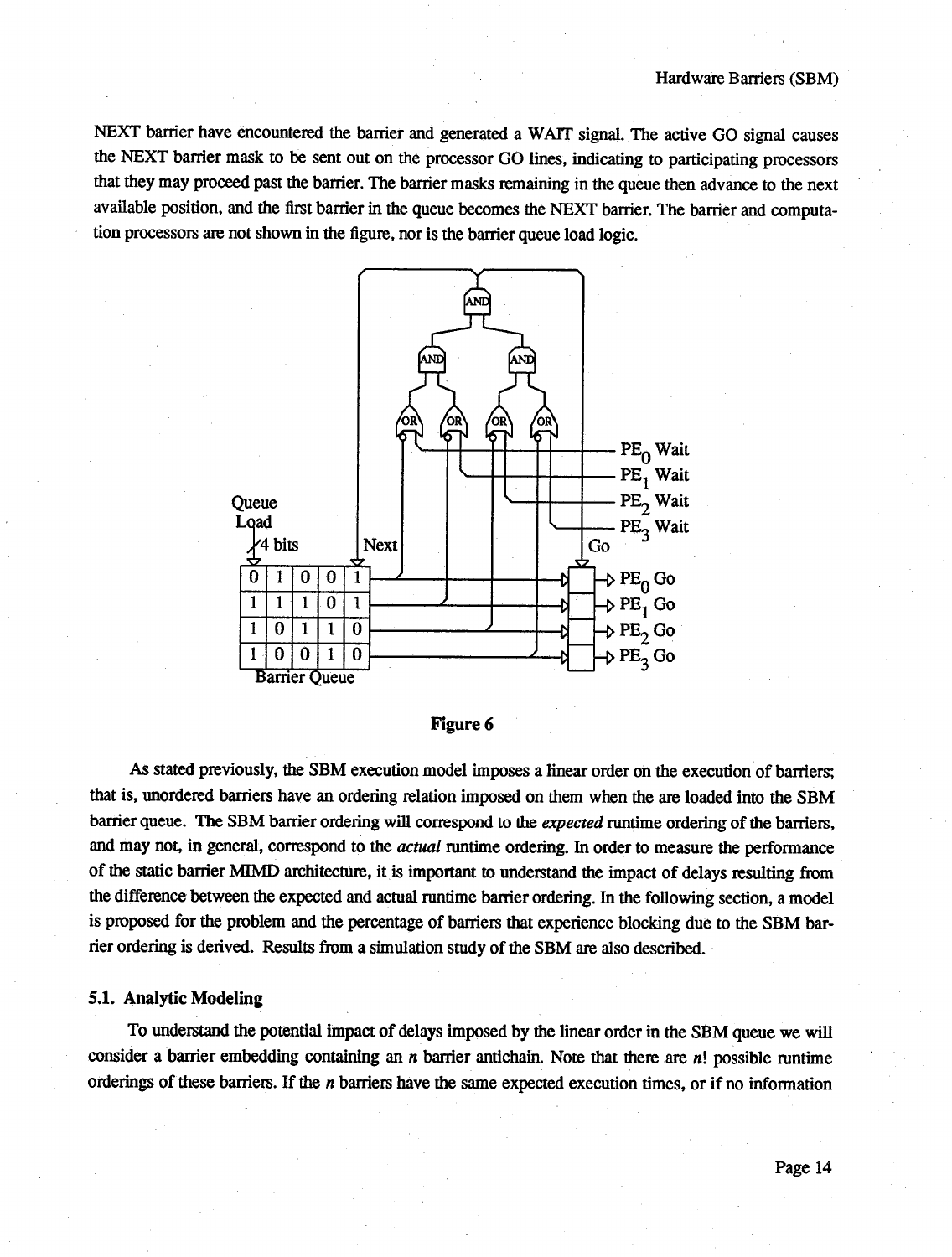is available about the expected execution times, then no assumptions concerning the runtime ordering of the barriers can be made, and the placement of the barriers in the antichain in the SBM queue is essentially a random selection.

The percentage of the barriers in an antichain that are blocked by a particular SBM queue ordering will be characterized, and it will be shown that blocking is equivalent to "combining" the barriers into several larger barriers or even a single barrier. After characterizing the percentage of barriers blocked for a given schedule, it is possible to estimate the delay caused by this blocking phenomena.

Consider a barrier embedding with a three barrier antichain. There are  $3! = 6$  possible execution time orderings of the three barriers (labeled 1,2, and 3) in the antichain<sup>9</sup>. Consider the execution ordering of barrier 3, followed by barrier 2, then barrier 1; barriers 3 and 2 are blocked by barrier 1, and the effect is equivalent to the three barriers being combined into a single barrier. A barrier embedding with a three barrier antichain ( barriers 1,2, and 3) and this execution time ordering is shown in figure 7.



Figure 7: Effect of "Bad" Static Barrier Order

If the execution ordering is barrier 2 first, followed by I and then 3, barrier 2 is blocked by barrier I, and these two barriers are, in effect, combined. The different execution time orderings for  $n = 3$  can be represented as a tree, shown in figure 8.

Each level of the tree corresponds to the firing of a particular barrier. The leaves of the tree have been annotated with the number of barriers that are blocked given the particular execution ordering. Let the *blocking quotient,*  $\beta(n)$ , be the expected value for the percentage of *n* barriers in an antichain that are

<sup>9.</sup> Note that in this discussion, the numbering scheme for the barriers corresponds directly to their ordering in the SBM queue. Hence, barrier I is first in the queue, barrier 2 is second, etc.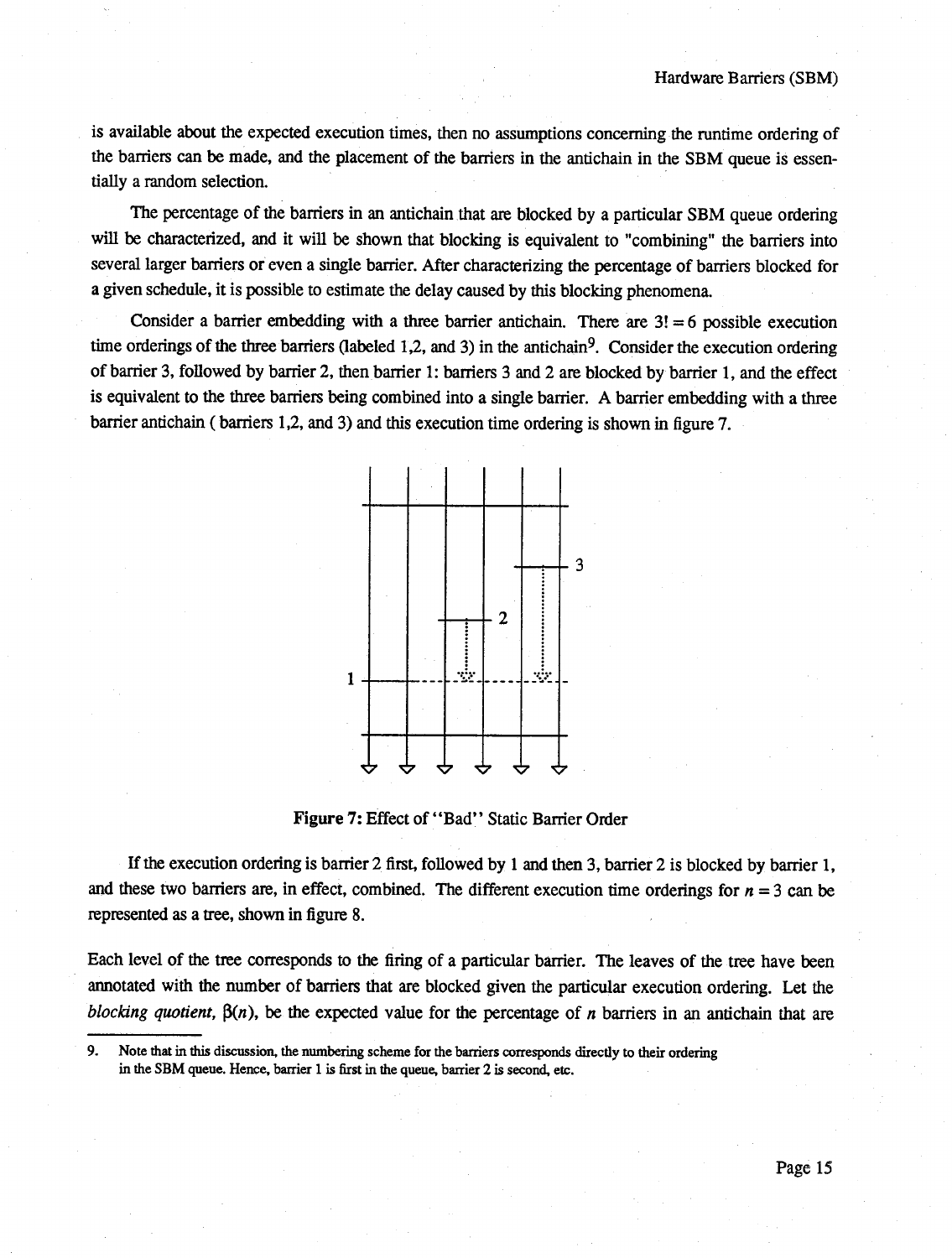![](_page_17_Figure_1.jpeg)

#### Figure 8: Tree Representing AU Possible Execution Orders

blocked. It can be determined by weighting the number of barriers blocked by the appropriate probability, and summing these weighted values over all possible blockings.

Under our assumptions, all execution orderings are equiprobable. Hence, the probability that  $p$  bar- $\kappa_{\rm n}(p)$ riers are blocked is given by  $\frac{n!}{n!}$ , where  $\kappa_n(p)$  corresponds to the number of execution orderings with *p* blocked barriers given *n* barriers in the queue. This yields

$$
\beta(n) = \sum_{p=0}^{n-1} p \frac{\kappa_n(p)}{n!}
$$

It can be shown that

$$
\kappa_n(p) = \begin{cases} 0 & \text{if } p < 0 \text{ or } p \ge n \\ 1 & \text{if } p = l \\ \kappa_{n-l}(p) + n\kappa_{n-l}(p-1) & \text{if } p > l \end{cases}
$$

Figure 9 shows that as *n* increases, the blocking quotient,  $\beta(n)$ , increases asymptotically as expected. It can be seen from figure 9 that over 80% of the barriers are blocked when there are more than 11 barriers in an antichain. The percentage is less for smaller numbers of barriers. When *n* is from two to five, less than 70% of the barriers are blocked.

This result, though interesting, merely confirms what our intuition would expect: that most barriers in an antichain wiU experience some blocking effects due to the linear order imposed by the queue in the SBM synchronization buffer.

One way to reduce the blocking quotient would be to add a small associative memory at the front of the SBM queue, as shown in figure 10. In essence, a window of barriers at the front of the queue would be candidates for the next barrier to execute instead of a single barrier. This idea was originally proposed in [OKDi89] where it was described as a " hybrid" scheme between static and dynamic barrier MIMD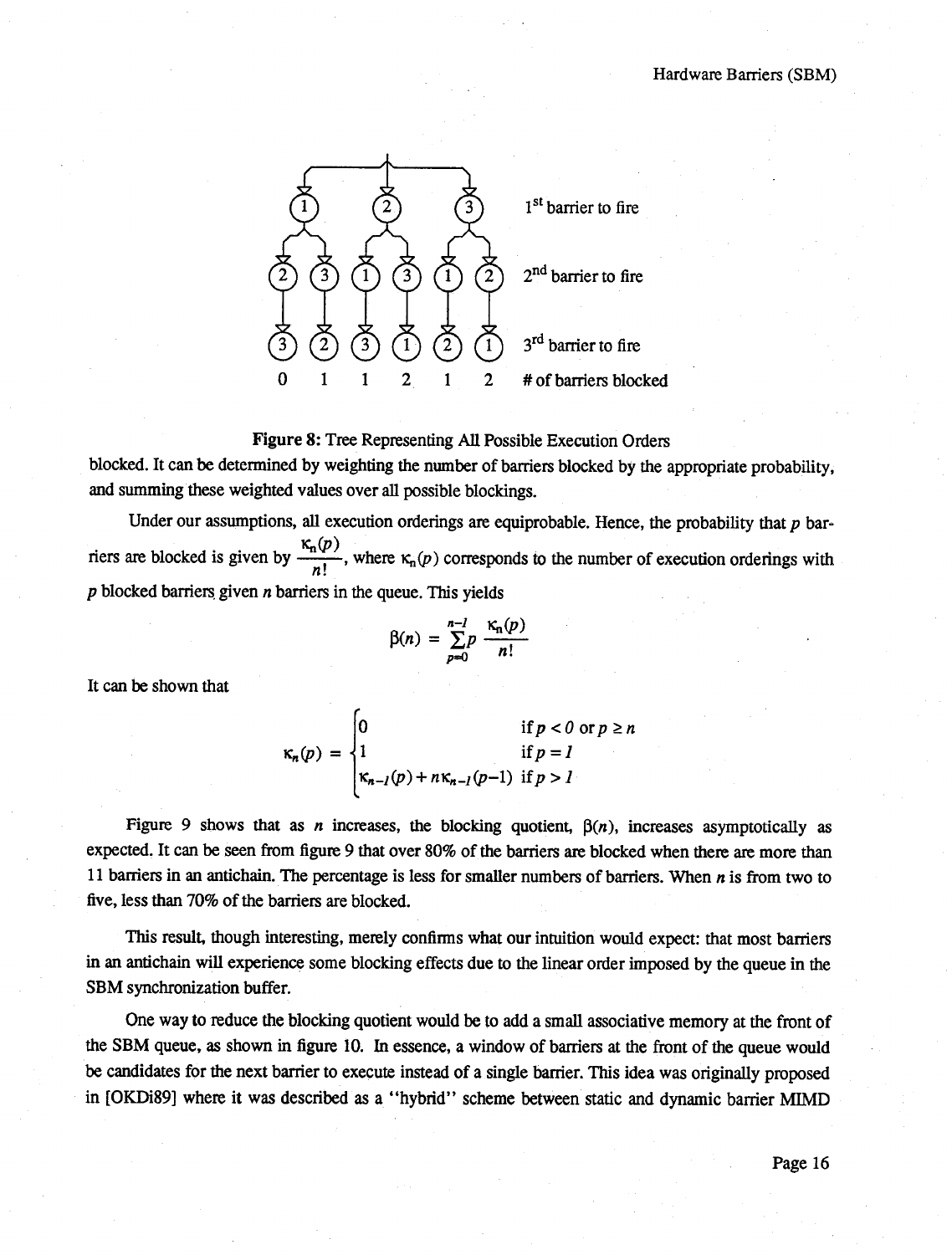![](_page_18_Figure_1.jpeg)

#### Figure 9:Blocking Quotient Vs. *n*

models. It will be referred to as *hybrid barrier MIMD (HBM)* in this work. Note that a linear order is still imposed on the barriers as they are loaded into the queue. Any barriers *x* and *y* occupying the associative memory simultaneously must satisfy  $x - y$ , since the associative memory cannot distinguish between such barriers. Hence, in the HBM the proper ordering remains implicit in the run-time queue ordering.

The previous equation for  $\kappa_n(p)$ , the number of execution orderings with p blockings in a SBM, can be generalized to  $\kappa_n^b(p)$ , where *b* represents the size of the associative buffer in a hybrid barrier MIMD. The correct expression is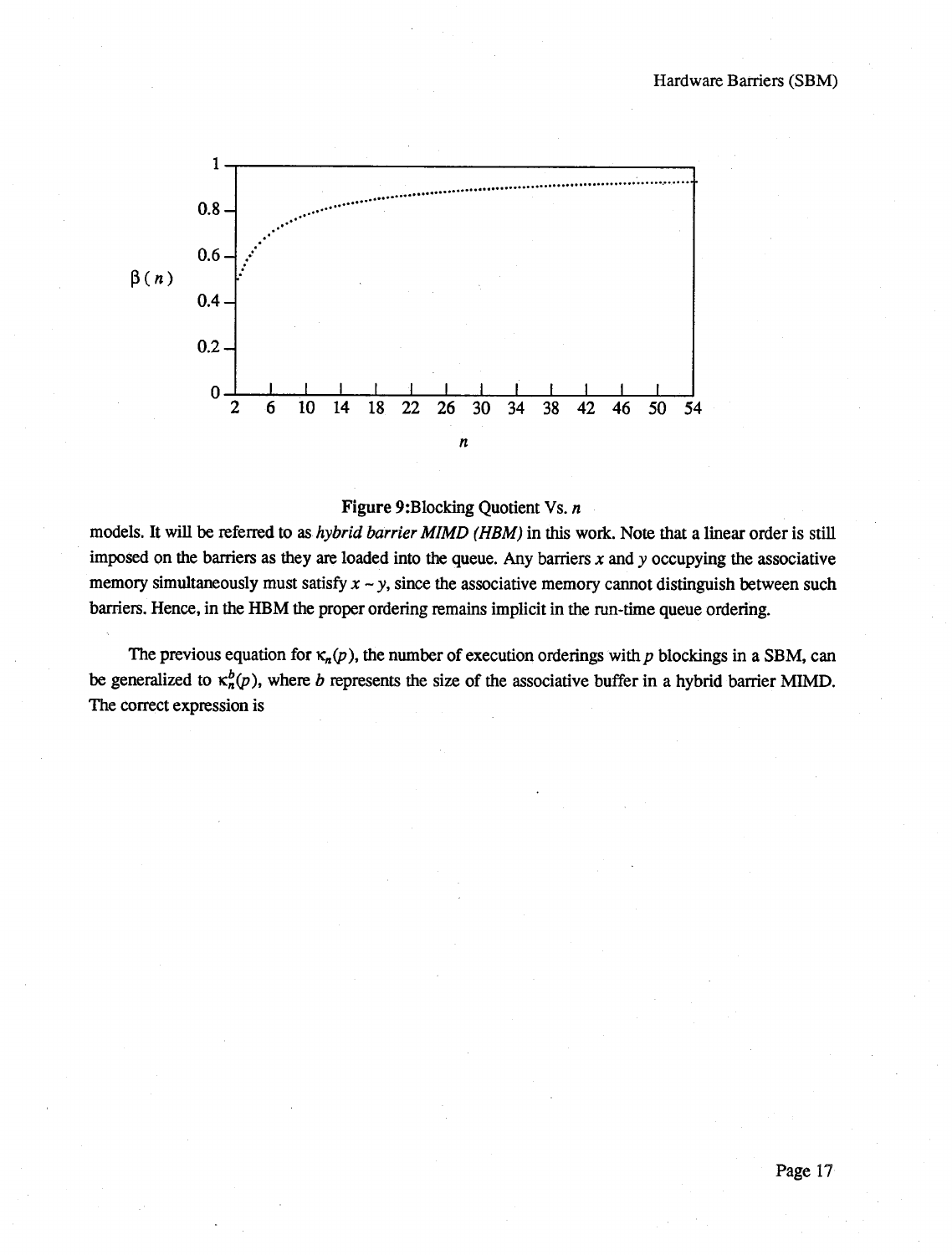![](_page_19_Figure_1.jpeg)

Figure 10: Hybrid Barrier MIMD

$$
\kappa_n^b(p) = \begin{cases} 0 & \text{if } p < 0 \text{ or } p \ge n \\ 0 & \text{if } p \ge 1, n \le b \\ n! & \text{if } p = 0, n \le b \\ b \kappa_{n-l}^b(p) + (n-b) \kappa_{n-l}^b(p-1) & \text{if } p \ge l, n > b \end{cases}
$$

The proof of the validity of this equation can be found in [OKee90]. When  $b = 1$  this equation reduces to the equation given for  $\kappa_n(p)$ . Using the equation for  $\kappa_n^b(p)$ , curves for the blocking quotient of a hybrid barrier MIMD with various associative buffer sizes *b* were computed. The results are displayed in figure 11. It can be seen that each increase in the size of the associative buffer yielded roughly a 10% decrease in the blocking quotient.

These analytic models suggest that a large percentage of unordered barriers experience some sort of blocking due to the linear ordering imposed at run-time in an SBM. In the next section, simulation is used to measure the delays resulting from blocking effects and scheduling techniques are proposed to reduce these delays.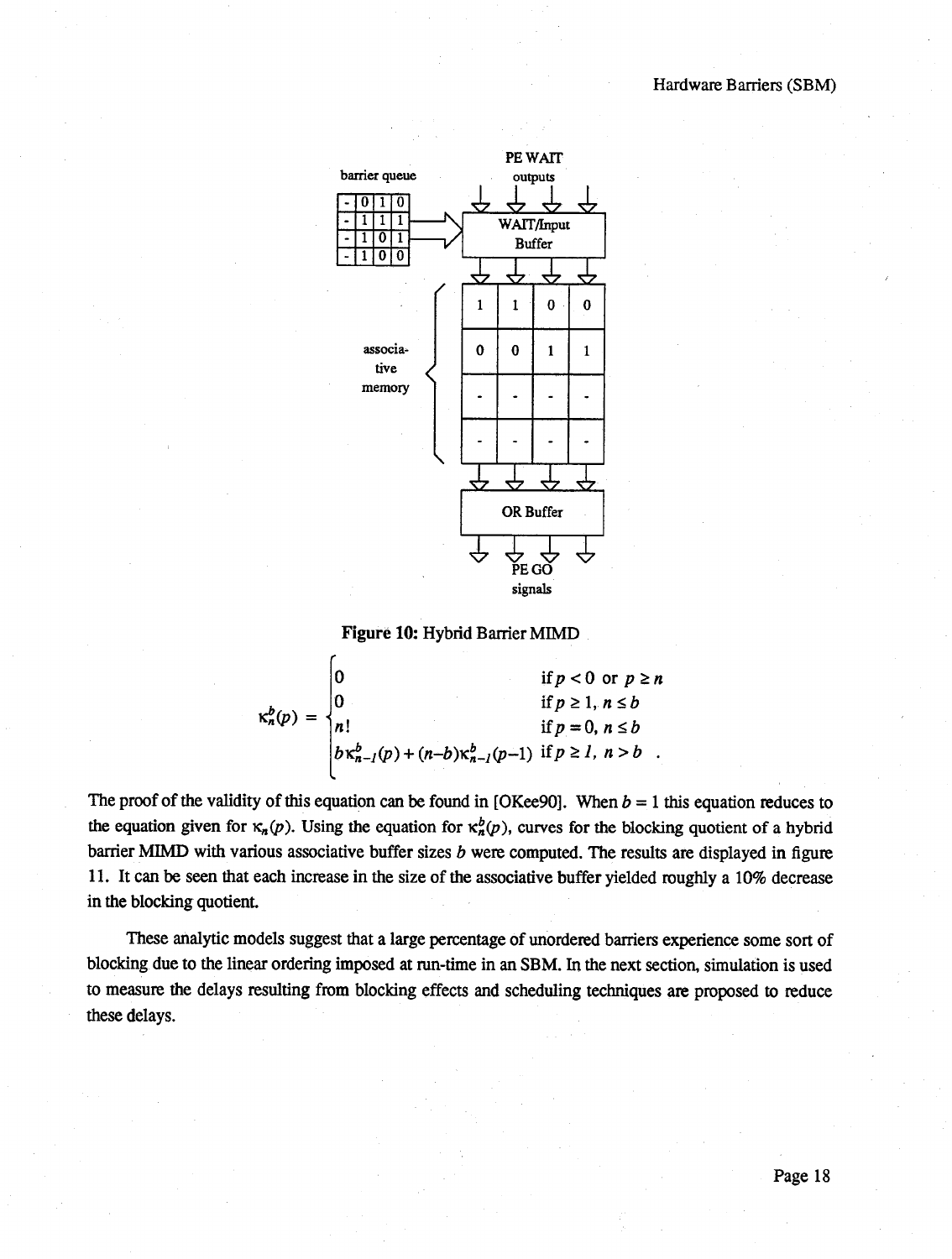![](_page_20_Figure_1.jpeg)

**Figure 11:**Blocking Quotient Vs. *n* 

#### **5.2. Simulation Study**

The analysis given in the previous section made the worst case assumption that the unordered barriers where scheduled such that they all had the same expected execution time. In this situation, the compiler has no useful information concerning the ordering of the barriers in the SBM queue. Any random ordering of the barriers would be expected to perform just as well as any other ordering. We now introduce the concept of *staggered* barrier scheduling. This refers to scheduling barriers so that the expected execution time of a set of unordered barriers  $\{b_1, b_2, \cdots, b_i, \cdots, b_n\}$  is a monotone nondecreasing function. Let  $E(b_i)$  be the expected execution time of barrier  $b_i$ . Then the following equation

$$
E(b_{i+\phi}) - E(b_i) = \delta E(b_i)
$$

defines the *stagger coefficient*  $\delta$  and the integral *stagger distance*  $\phi$ . We say that two barriers  $b_i$  and  $b_k$  are *adjacent* if  $|i-k| = \phi$ . The stagger coefficient  $\delta$  refers to the percentage difference between the expected execution times of adjacent barriers. Figure 12 shows a schedule of four barriers with a stagger coefficient  $\delta = 0.10$  and stagger distance  $\phi = 1$ .

Figure 13 shows a similar schedule of four barriers, except the stagger distance  $\phi = 2$ .

The advantage of staggered scheduling is that the barriers can now be expected to execute in a particular order with a higher probability than without staggering. This " expected" execution ordering can then be used as the ordering of the barriers in the SBM queue. Let us consider an example. Let X<sub>i</sub> represent the random variable for the execution time of barrier  $b_i$ . We wish determine P[  $X_{i+m0} > X_i$  ], the probability that barrier b<sub>i+mo</sub> executes after b<sub>i</sub>. The former barrer is staggered  $m\delta$  percent from the latter. We have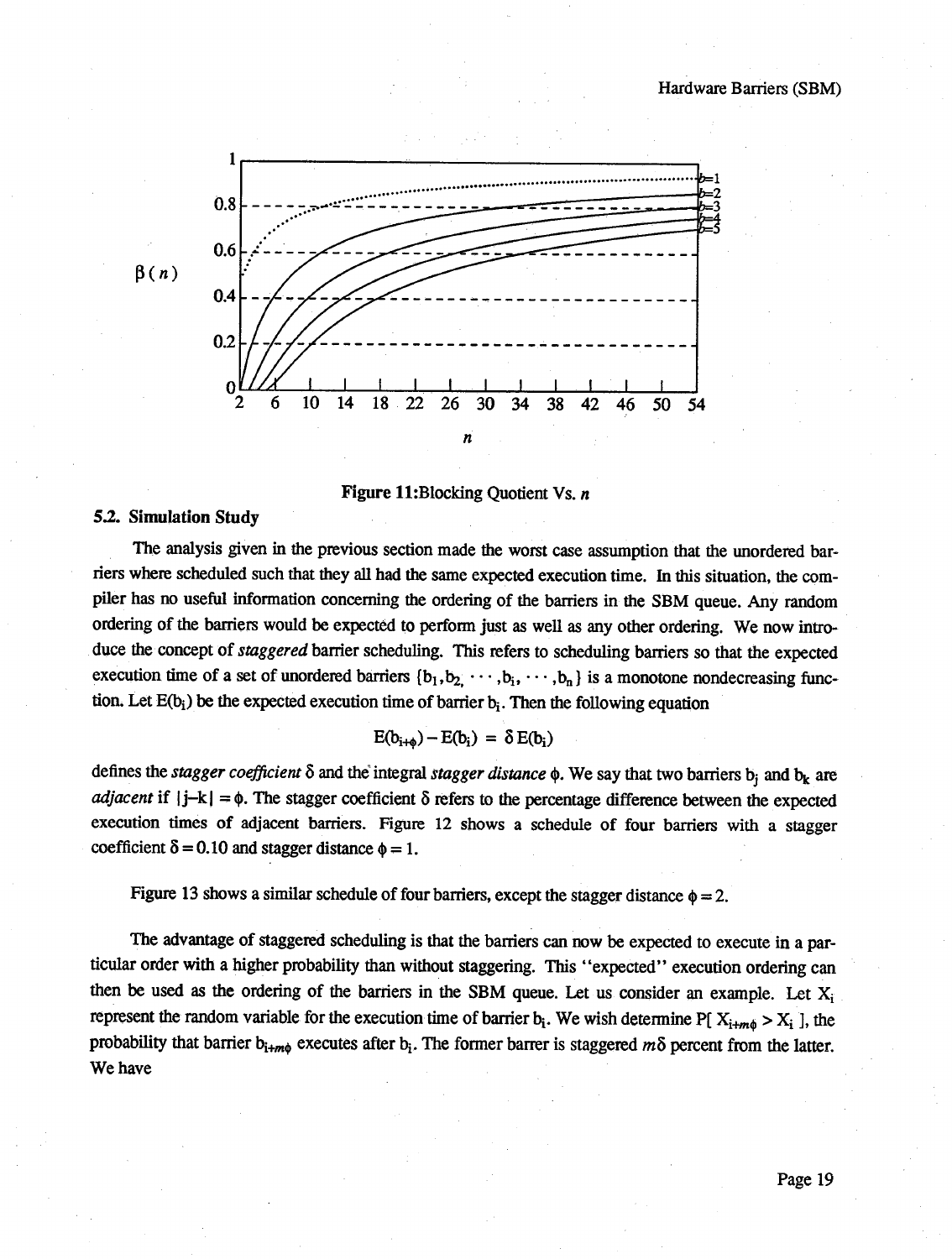![](_page_21_Figure_1.jpeg)

Figure 12: Staggered Barrier Schedule ( $\phi$ =1,  $\delta$ =0.10)

![](_page_21_Figure_3.jpeg)

![](_page_21_Figure_4.jpeg)

$$
P[X_{i+m\phi} > X_i] = P[X_{i+m\phi} - X_i > 0] = 1 - P[X_{i+m\phi} - X_i < 0] = 1 - F_{X_{i+m} - X_i}(0)
$$

and if exponential distributions are assumed

$$
P[X_{i+m\phi} > X_i] = \frac{(1.0+m\delta)\lambda}{\lambda + (1.0+m\delta)\lambda}
$$

Simulations results show that staggered scheduling reduces the delay caused by *queue waits,* i.e. waits caused solely by the SBM queue ordering. Figure 14 shows the simulation results assuming that region execution times have a normal distribution with  $\mu=100$  and  $s=20$ ,  $\phi=1$  and  $\delta$  set to 0.0, 0.05, and 0.10.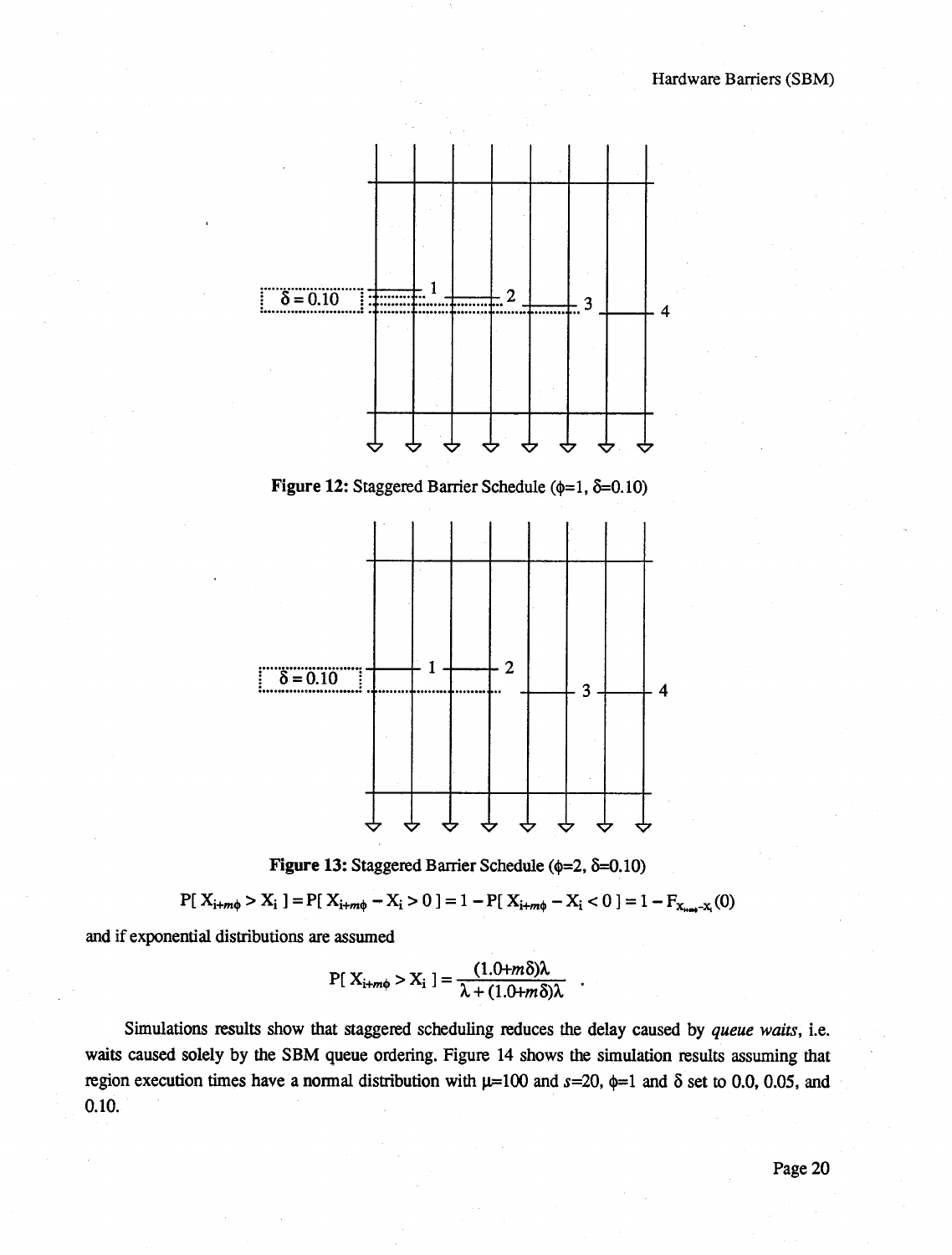![](_page_22_Figure_1.jpeg)

**Figure 14**

It is evident from figure 14 that staggering the barriers can significantly reduce the accumulated delays caused by queue waits.

The effects of the hybrid barrier MIMD mechanism have also been simulated. Preliminary simulation results have shown that the associative memory in the hybrid barrier architecture need be no larger than four to five cells to effectively remove delays caused by the blocking between unordered barriers.

Preliminary simulation results are displayed in Figures 15 and 16. The horizontal axis indicates the number of unordered barriers that are to be executed, while the vertical axis represents the total barrier delay, normalized to  $\mu$ . The region execution times are taken from a normal distribution with  $\mu = 100$ and *s =* 20 before staggering is applied.

![](_page_22_Figure_6.jpeg)

**Figure 15**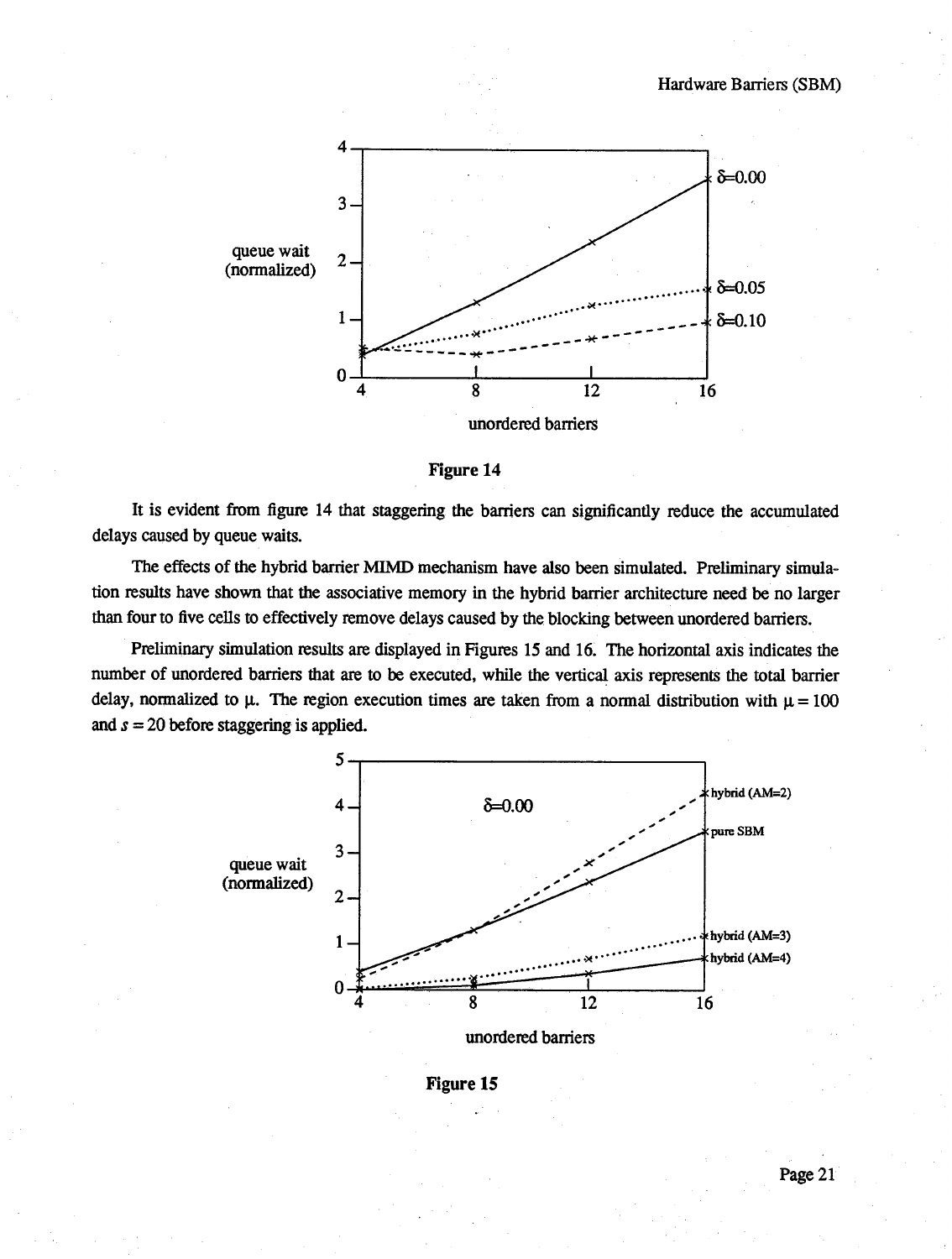From Figure 15, it is evident that the hybrid barrier scheme reduces barrier delays almost to zero for small associative buffer sizes. There is an anomaly here for an associative buffer size of two: in this case, the barrier delays are greater that those of the pure static barrier scheme when the number of barriers is greater than about eight. The reasons for this anomaly are currently under investigation, but no clear answer is currently available. This anomaly is of more theoretical than practical significance.

![](_page_23_Figure_2.jpeg)

#### **Figure 16**

Figure 16 shows the results when staggered scheduling is employed with  $\delta = 0.10$  and  $\phi = 1$ . The effects of staggering alone reduce the delays significantly.

These results suggest that it is possible to significantly reduce the effects of barrier blocking in the SBM and HBM by proper scheduling. However, it should be noted that the results apply only to sets of unordered barriers (antichains). Barrier embeddings with long, independent synchronization streams pose serious problems to both the SBM and HBM architectures. In essence, these independent streams are " serialized" in the barrier queue. This can potentially introduce large delays due to blocking effects. The *dynamic barrier MIMD* architecture proposed in a companion paper (part II) supports multiple, independent synchronization streams, avoiding these problems and efficiently supporting a broad class of partial orderings.

#### **6, Conclusions**

This paper presented designs for two different flavors of barrier MIMD architecture: the SBM and a slightly enhanced version called the HBM (Hybrid Barrier MIMD).

The primary motivation for these barrier MIMD architectures is the use of static (compile-time) code scheduling for eliminating some synchronizations, and the proposed designs are built around the features needed to support this scheduling. As discussed in [ZaDO90], a significant fraction (>77%) of the synchronizations in synthetic benchmark programs were removed through static scheduling for an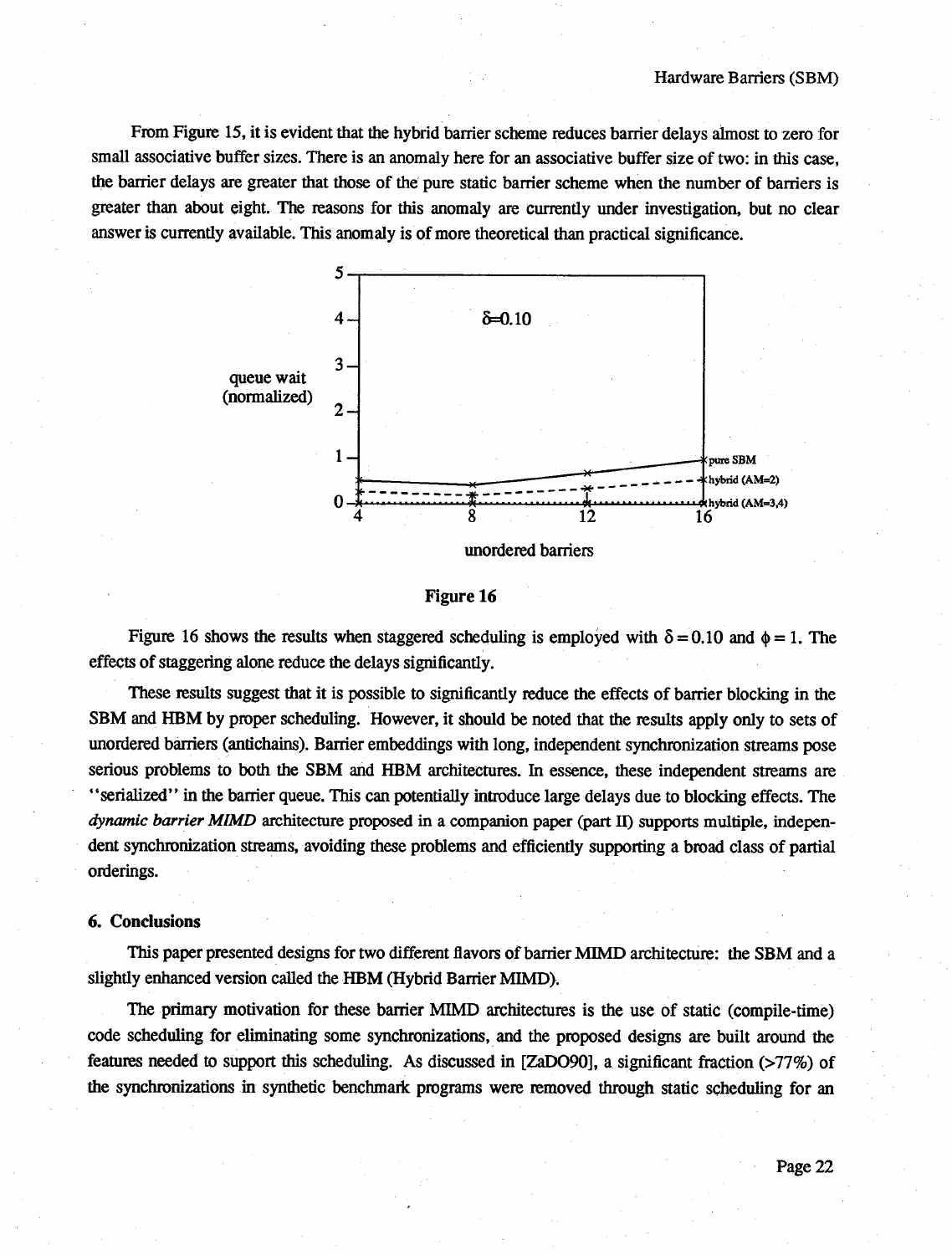SBM. However, this was not the only benefit found.

Because the proposed SBM and HBM architectures are so simple and can operate within a few clock ticks, these architectures also show great promise as a mechanism for synchronization in general even where sophisticated static scheduling techniques are not applied. As discussed in this paper, the SBM and HBM designs given are at least as capable as previous hardware barrier mechanisms, yet permit more efficient implementation.

As mentioned in the abstract, the SBM (and HBM) architectures are more restrictive than the DBM which we have also proposed, but SBM hardware is far simpler. The performance analysis presented in this paper suggests that, provided that static scheduling can be applied across the entire SBM, the extra complexity of the DBM is not needed. This further suggests that a highly scalable parallel computer system might consist of SBM processor clusters which synchronize across clusters using a DBM mechanism, and such an architecture is under consideration within CARP (the Compiler-oriented Architecture Research group at Purdue).

Other ongoing research includes techniques for parallelizing and scheduling complete programs, more performance analysis, and also the actual implementation of a VLSI SBM.

#### 7. Acknowledgements

The authors would like to thank Dr. Thomas Schwederski, the chief architect of the PASM prototype, for his extensive help both in the original conception of the barrier MIMD idea and in the design alternatives for dynamic barrier MIMD.

#### 8. References

- [AcKT86] R. D. Acosta, J. Kjelstrup, and H. C. Tomg, "An Instruction Issuing Approach to Enhancing Performance in Multiple Functional Unit Processors," *IEEE Trans. Comput.,* vol. C-35, no. 9, pp, 815-828.
- [AdCr84] L. M. Adams and T. W. Crockett, "Modeling Algorithm Execution Time on Processor Arrays," *IEEE Computer, vol. 17, no. 7, pp. 38-44, July 1984.*
- [AlWo75] W. G. Alexander and D. B. Wortman, "Static and Dynamic Characteristics of XPL Programs," *IEEE Computer,* Nov. 1975, pp. 41-46.
- [ArJo87] N. S. Arenstorf and H. F. Jordan, "Comparing Barrier Algorithms," *ICASE Rept. No. 87-65,* Inst. Comp. Applications Sci. Eng. (ICASE), NASA Langley Research Center, Hampton, VA, Sept. 1987.
- [BaLu81] G. H. Bames and S. F. Lundstrom, "Design and Validation of a Connection Network for Many-Processor Multiprocessor Systems," *IEEE Computer*, vol. 14, pp. 31-41, Dec. 1981.
- [Beck89] C. J. Beckmann, "Reducing Synchronization and Scheduling Overhead in Parallel Loops," *MSEE Thesis,* U. of Illinois at Utbana-Champaign, July 1989.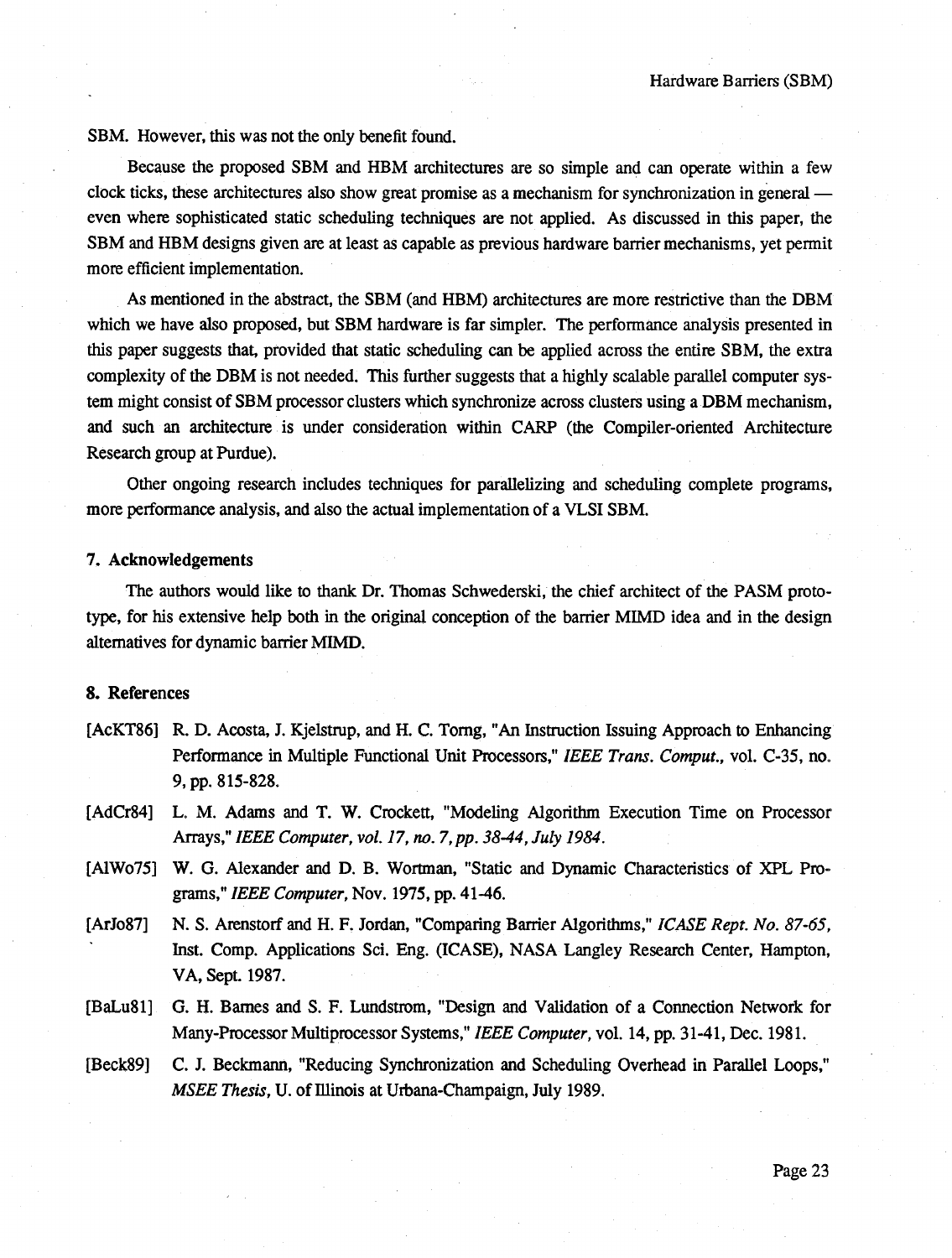- [BePo89] C. J. Beckmann and C. Polychronopolous, "The Effect of Barrier Synchronization and Scheduling Oveihead on Parallel Loops," *Proc. 1989 Int. Conf. Parallel Processing,* vol. II, pp. 200-204, Aug. 1989.
- [BrCJ89] E. C. Bronson, T. L. Casavant, L. H. Jamieson, "Experimental Application-Driven Architecture Analysis of a SIMD/MIMD Parallel Processing System," *Proc. 1989 Int. Corf. Parallel Processing,* vol. I, pp. 59-67, Aug. 1989. Also to appear in *IEEE Transactions on Parallel and Distributed Systems,* Spring, 1990.
- [Broo86] E. D. Brooks III, "The Butterfly Barrier," *Int. Jour. Parallel Programming,* vol. 15, no. 4, pp. 295-307,1986.
- [Burr79] Burroughs Corp., Federal and Special Systems, *Final Report, Numerical Aerodynamic Simulation Facility Feasibility Study,* NASA CR-152284 and CR-152285, Paoli, PA, 1979.
- [Burr81] Burroughs Corp., Federal and Special Systems, *Final Report, Numerical Aerodynamic Simulator Processing System, Final Report - System Design Study,* NASA CR-166133, Paoli, PA, 1981.
- [Call87] **CD.** Callahan **n,** *A Global Approach to the Detection o f Parallelism, PhD. Dissertation,* Rice University, March 1987.
- [CNOPR88]R. P. Colwell, R. P. Nix, J. J. O 'Donnell, D. B. Papworth, and P. K. Rodman, "A VLIW Architecture for a Trace Scheduling Compiler," *IEEE Trans, on Computers,* vol. C-37, no. 8, pp. 967-979, Aug. 1988.
- [DSOZ89] H. G. Dietz, T. Schwederski, M. T. O 'Keefe, and A. Zaafrani, "Extending Static Synchronization Beyond VLIW," *Supercomputing 89,* pp. 416-425, Reno, NV, Nov. 1989.
- [DiSc88] H. G. Dietz and T. Schwederski, "Extending Static Synchronization Beyond SIMD and VLIW," Tech. Report TR-EE 88-25, Purdue University, School of Electrical Engineering, June 1988.
- [Elli85] J. R. Ellis, *Bulldog: A Compilerfor VUW Architectures.* Cambridge, MA: MIT Press, 1986.
- [FCSS88] S. A. Fineberg, T. L. Casavant, T. Schwederski, and H. J. Siegel, "Non-Deterministic Instruction Time Experiments on the PASM System Prototype," *Proc. Int. Cortf. Parallel Processing,* vol I, pp. 444-451, Aug. 1988.
- [Fish85] P. C. Fishburn, *Interval Orders and Interval Graphs: A Study of Partially Ordered Sets*. New York, NY: John Wiley and Sons, 1985.
- [Fost76] C. C. Foster, *Content Addressable Parallel Processors*. New York: Van Nostrand Reinhold, 1976.
- [GoVW89] J. R. Goodman, M. K. Vemon, and P. J. Woest, "Efficient Synchronization Primitives for Large-Scale Cache-Coherent Multiprocessors," *ASPLOS-III,* pp. 64-75, April 1989.
- [Gott83] A. Gottlieb, et al., "The NYU Ultracomputer Designing a MIMD Shared Memory Parallel Computer," *IEEE Trans. Comput.,* vol. C-32, no. 2, pp. 175-189, Feb. 1983.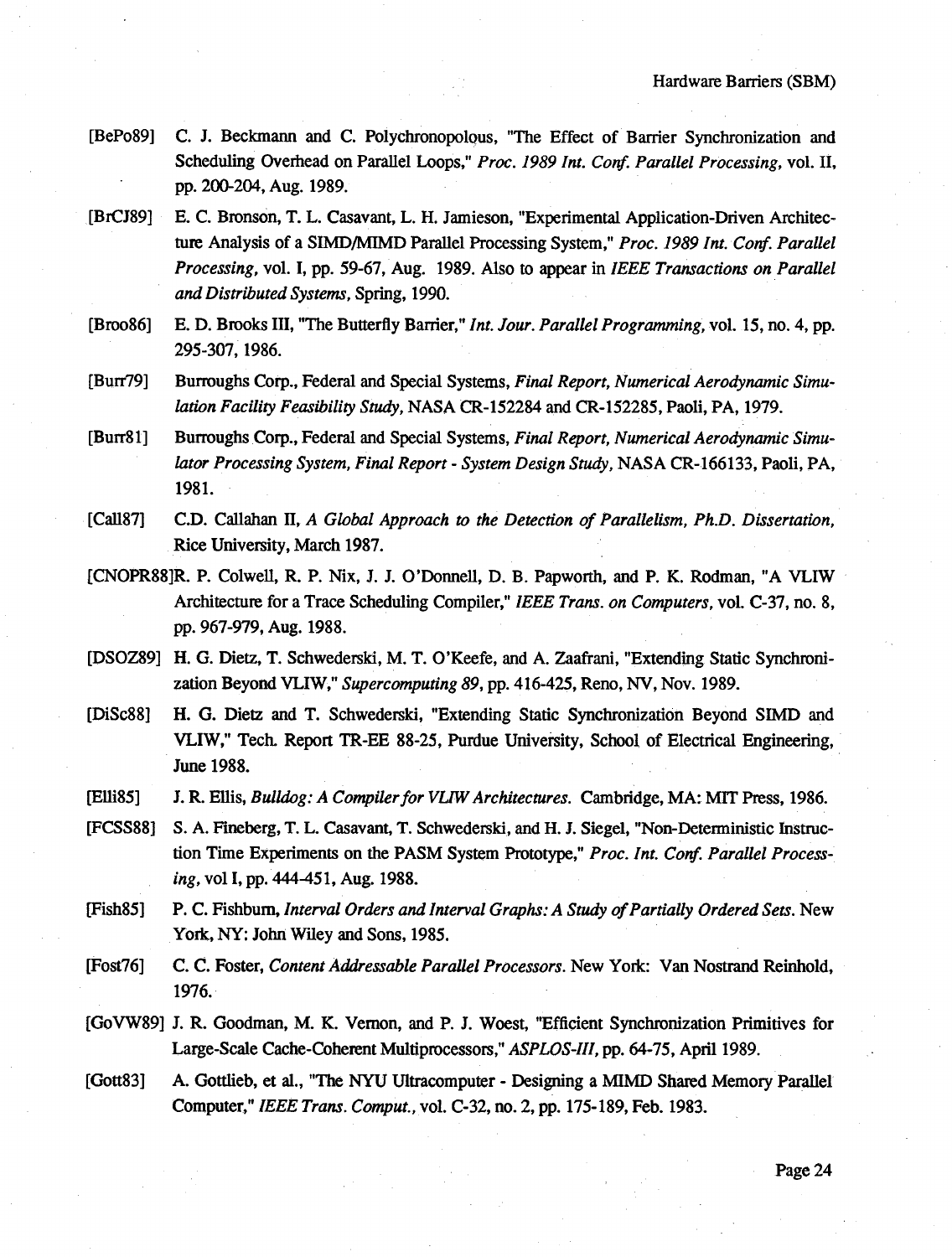- [Gupt89a] R. Gupta, "The Fuzzy Barrier: A Mechanism for the High Speed Synchronization of Processors," Third Int. Conf. on Architectural Support for Programming Languages and Operating Systems, Boston, MA, April 1989, pp. 54-63.
- [Gupt89b] R. Gupta and M. Epstein, "Achieving Low Cost Synchronization in a Multiprocessor System," *1989 Parallel Architectures and Languages Europe,* published as *Lecture Notes Comp. Sci. #365, Springer-Verlag, 1989.*
- [HeFM88] D. Hensgen, R. Finkel, and U. Manber, "Two Algorithms for Barrier Synchronization," *Int. Jour. Parallel Programming,* vol. 17, no. I, pp. 1-17,1988.
- [Jord78] H. F. Jordan, "A Special Purpose Architecture for Finite Element Analysis," *Proc. Int. Conf. Parallel Processing,* 1978, pp. 263-266.
- [KrWe84] C. P. Kruskal and A. Weiss, "Allocating Independent Subtasks on Parallel Processors," *Int. Conf. on Parallel Processing,* pp. 236-240,1984.
- [Lee89] G. Lee, "A Performance Bound of Multistage Combining Networks," *IEEE Trans. Comput.,* vol. 38, no. 10, pp. 1387-1395, October 1989.
- [Luba89] B. D. Lubachevsky, "Synchronization Barrier and Related Tools for Shared Memory Parallel Programming," *Proc. Int. Conf. Parallel Processing,* vol. 2, pp. 175-179, St. Charles, IL, August 1989.
- [Lund80] S. F. Lundstrom, "A Controllable MIMD Architecture," Proc. Int. Conf. Parallel Process*ing,* 1980, pp. 19-27.
- [Lund<sub>85]</sub> S. F. Lundstrom, "A Decentralized Control, Highly Concurrent Multiprocessor," *Proc. 12th Annual Int. Symp. Comput. Architecture, June 1985, pp. 145-151.*
- [Lund<sub>87]</sub> S. F. Lundstrom, "Applications Considerations in the System Design of Highly Concurrent Multiprocessors," *IEEE Trans. Comput.,* vol. C-36, no. 11, pp. 1292-1309, Nov. 1987.
- [OKDi89] M. T. O'Keefe and H. G. Dietz, "Performance Analysis of Hardware Barrier Synchronization," Tech. Report TR-EE 89-51, Purdue University, School of Electrical Engineering, August 1989.
- [OKee90] M. T. O 'Keefe, *Barrier MIMD Architectures: Performance Analysis, Design, and Compilation*, Ph.D. dissertation, in preparation, School of Electrical Engineering, Purdue University.
- [PaKL80] D. A. Padua, D. J. Kuck, and D. H. Lawrie, "High-Speed Multiprocessors and Compilation Techniques," *IEEE Trans. Comput.*, vol. C-29, no. 9, pp. 763-776, Sept. 1980.
- [Phil89] M.J. Phillip, Unification of Synchronous and Asynchronous Models for Parallel Program*ming Languages,* Masters Thesis, School of Electrical Engineering, Purdue University, May 1989.
- [Poly86] C. D. Polychronopolous, "On program restructuring, scheduling, and communication for parallel processor systems," Ph. D. dissertation, Dept. of Comp. Science, U. of Ill. at Urb.-Champ., Aug. 1986; *also available as* CSRD Rpt. No. 595, Center for Supercomp. Res.